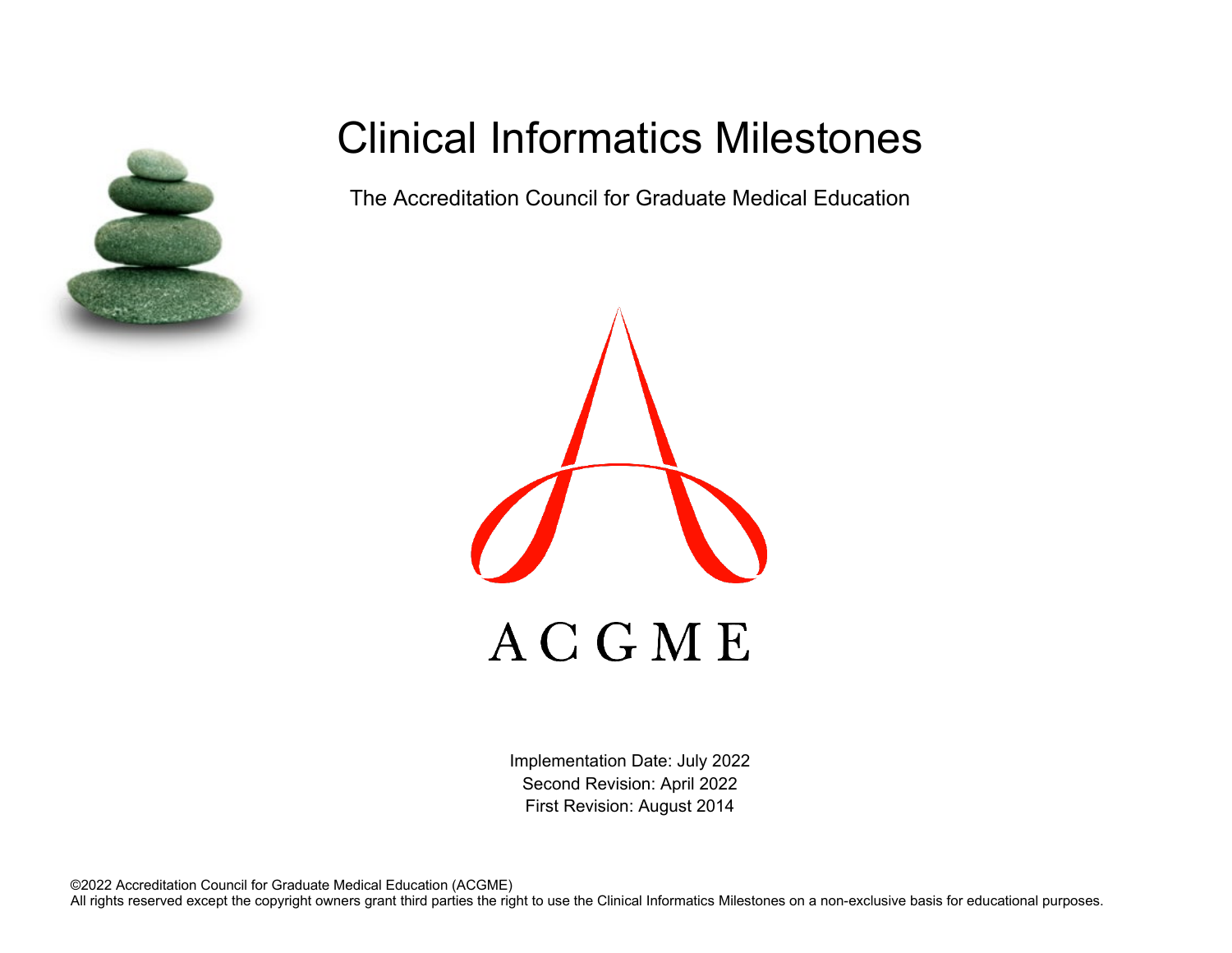## Clinical Informatics Milestones

The Milestones are designed only for use in evaluation of fellows in the context of their participation in ACGMEaccredited residency or fellowship programs. The Milestones provide a framework for the assessment of the development of the fellow in key dimensions of the elements of physician competency in a specialty or subspecialty. They neither represent the entirety of the dimensions of the six domains of physician competency, nor are they designed to be relevant in any other context.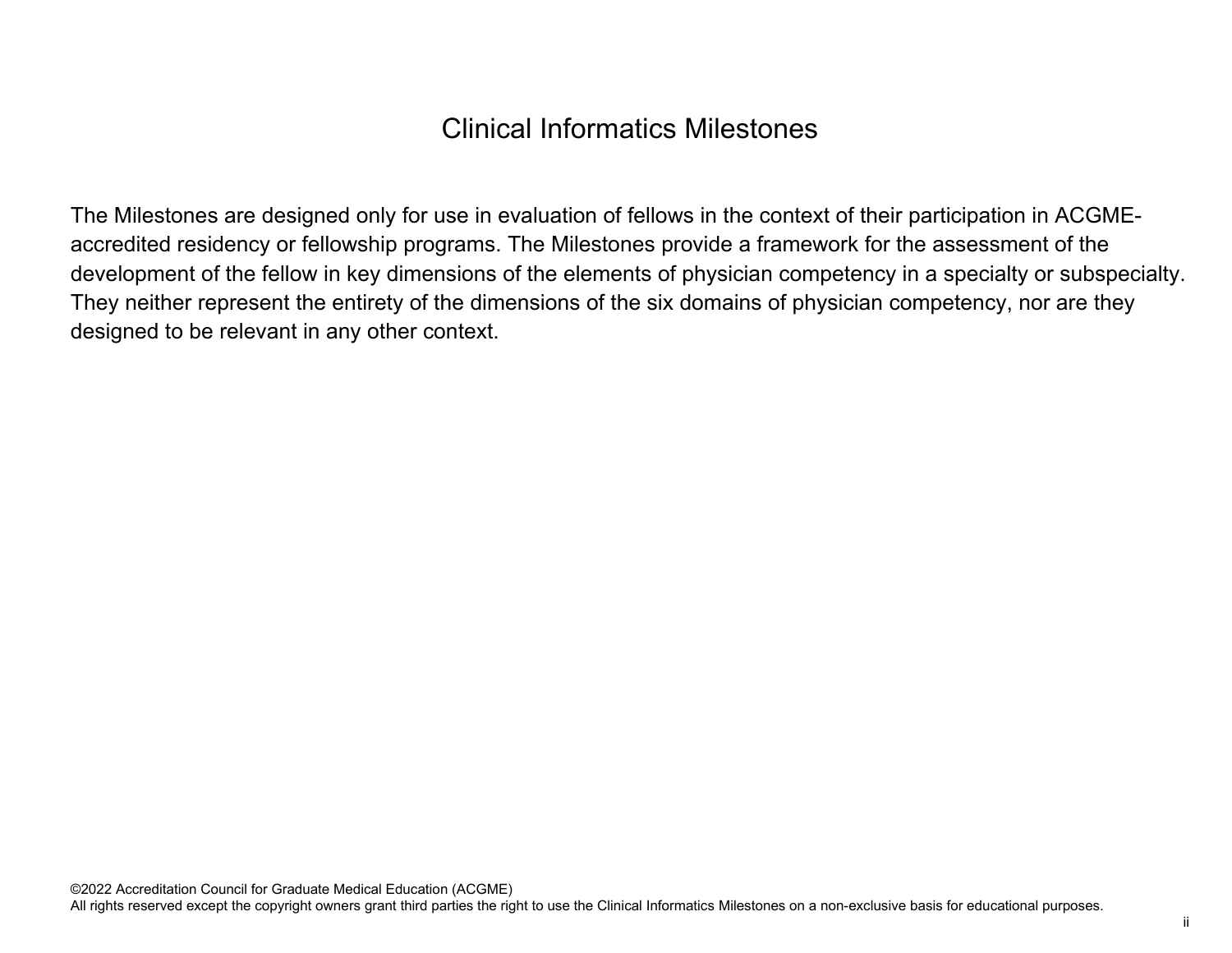## **Clinical Informatics Milestones**

## **Work Group**

Carrie Baker, DO, MS Peter L. Elkin, MD Christoph U. Lehmann, MD Veena Lingam, MD Kyle Marshall, MD, MBI Helen Memoli Michael L. Miller, MD Vishnu Mohan, MD, MBI Howard Silverman, MD, MS J. Mark Tuthill, MD Leyla Warsame, MD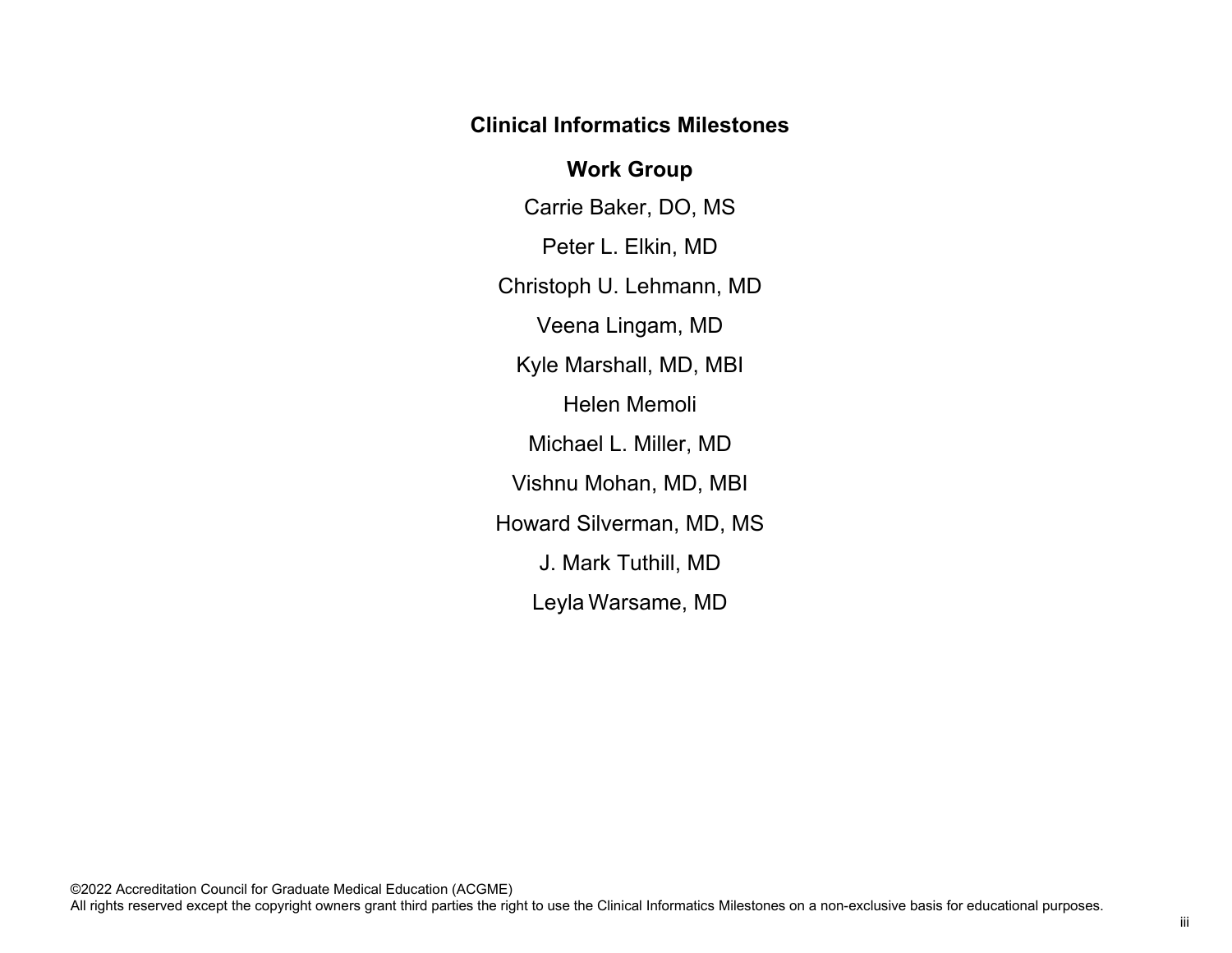## **Understanding Milestone Levels and Reporting**

This document presents the Milestones, which programs use in a semi-annual review of resident/fellow performance, and then report to the ACGME. Milestones are knowledge, skills, attitudes, and other attributes for each of the ACGME Competencies organized in a developmental framework. The narrative descriptions are targets for resident/fellow performance throughout their educational program.

Milestones are arranged into levels. Tracking from Level 1 to Level 5 is synonymous with moving from novice to expert resident/fellow in the specialty or subspecialty. For each reporting period, the Clinical Competency Committee will review the completed evaluations to select the milestone levels that best describe each learner's current performance, abilities, and attributes for each subcompetency.

These levels *do not* correspond with post-graduate year of education. Depending on previous experience, a junior resident/fellow may achieve higher levels early in the educational program just as a senior resident/fellow may be at a lower level later in the educational program. There is no predetermined timing for a fellow to attain any particular level. Residents/Fellows may also regress in achievement of their milestones. This may happen for many reasons, such as over scoring in a previous review, a disjointed experience in a particular procedure, or a significant act by the resident/fellow.

Selection of a level implies the resident/fellow substantially demonstrates the milestones in that level, as well as those in lower levels (see the diagram on page v).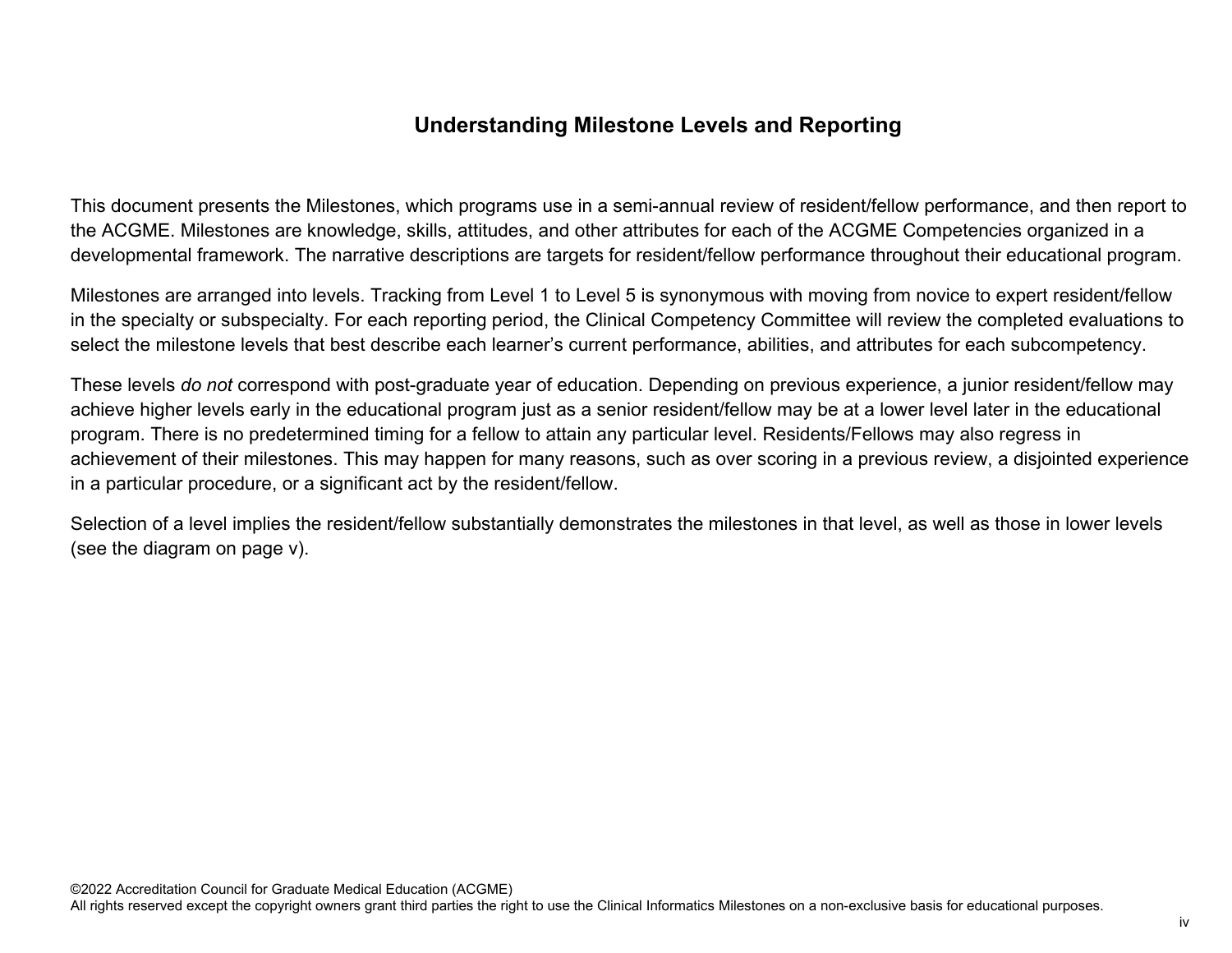#### **Additional Notes**

Level 4 is designed as a graduation *goal* but *does not* represent a graduation *requirement*. Making decisions about readiness for graduation and unsupervised practice is the purview of the program director. Furthermore, Milestones 2.0 include revisions and changes that preclude using Milestones as a sole assessment in high-stakes decisions (i.e., determination of eligibility for certification or credentialing). Level 5 is designed to represent an expert resident/fellow whose achievements in a subcompetency are greater than the expectation. Milestones are primarily designed for formative, developmental purposes to support continuous quality improvement for individual learners, education programs, and the specialty. The ACGME and its partners will continue to evaluate and perform research on the Milestones to assess their impact and value.

Examples are provided for some milestones within this document. Please note: the examples are not the required element or outcome; they are provided as a way to share the intent of the element.

Some milestone descriptions include statements about performing independently. These activities must occur in conformity to ACGME supervision guidelines as described in the Program Requirements, as well as to institutional and program policies. For example, a fellow who performs a procedure independently must, at a minimum, be supervised through oversight.

A Supplemental Guide is also available to provide the intent of each subcompetency, examples for each level, assessment methods or tools, and other available resources. The Supplemental Guide, like examples contained within the Milestones, is designed only to assist the program director and Clinical Competency Committee, and is not meant to demonstrate any required element or outcome.

Additional resources are available in the [Milestones](http://www.acgme.org/What-We-Do/Accreditation/Milestones/Overview) section of the ACGME website. Follow the links under "What We Do" at [www.acgme.org.](http://www.acgme.org/)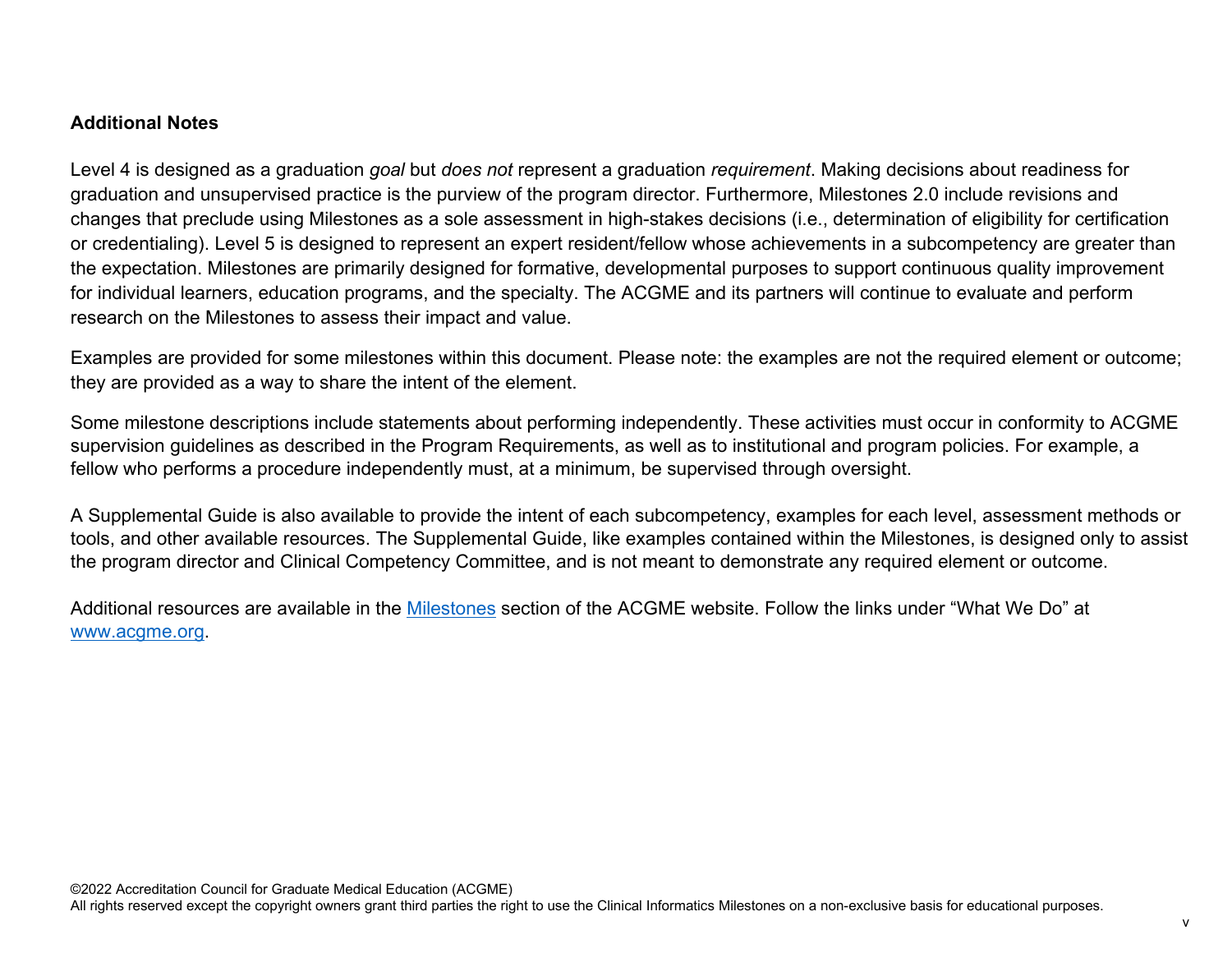The diagram below presents an example set of milestones for one sub-competency in the same format as the ACGME Report Worksheet. For each reporting period, a fellow's performance on the milestones for each sub-competency will be indicated by selecting the level of milestones that best describes that fellow's performance in relation to those milestones.

| Patient Care 2: Existing and Emerging Data Sources<br>Access and incorporate information from emerging data sources (e.g., imaging, bioinformatics, internet of things (IoT), patient-<br>٠<br>generated, social determinants).<br>Assess and prioritize the integration of data from medical devices (e.g., pumps, telemetry monitors, consumer devices) into<br>٠<br>information systems. |                                                                                     |                                                                  |                                                                                                                 |                                                                                                                                |  |
|---------------------------------------------------------------------------------------------------------------------------------------------------------------------------------------------------------------------------------------------------------------------------------------------------------------------------------------------------------------------------------------------|-------------------------------------------------------------------------------------|------------------------------------------------------------------|-----------------------------------------------------------------------------------------------------------------|--------------------------------------------------------------------------------------------------------------------------------|--|
| Level 1                                                                                                                                                                                                                                                                                                                                                                                     | Level 2                                                                             | Level 3                                                          | Level 4                                                                                                         | Level 5                                                                                                                        |  |
| Describes opportunities<br>and challenges to the<br>acquisition and use of<br>emerging data sources                                                                                                                                                                                                                                                                                         | Creates a plan to analyze<br>and develop knowledge<br>from emerging data<br>sources | Analyzes and develops<br>knowledge from emerging<br>data sources | Implements specialty-<br>specific systems to<br>access and incorporate<br>emerging data sources<br>into the EHR | Accesses and<br>incorporates information<br>from emerging data<br>sources                                                      |  |
| Describes medical<br>device data formats,<br>types, and architecture                                                                                                                                                                                                                                                                                                                        | Defines and electronically<br>accesses medical device<br>data                       | Extracts and analyzes<br>data from medical devices               | Assesses and prioritizes<br>the integration of data<br>from medical devices                                     | Develops improvements<br>to integration and use of<br>medical device data                                                      |  |
|                                                                                                                                                                                                                                                                                                                                                                                             |                                                                                     |                                                                  |                                                                                                                 |                                                                                                                                |  |
| Comments:<br>Not Yet Completed Level 1                                                                                                                                                                                                                                                                                                                                                      |                                                                                     |                                                                  |                                                                                                                 |                                                                                                                                |  |
| Selecting a response box in the<br>middle of a level implies that<br>milestones in that level and in lower<br>levels have been substantially<br>demonstrated.                                                                                                                                                                                                                               |                                                                                     |                                                                  | demonstrated as well as some<br>milestones in the higher level(s).                                              | Selecting a response box on the line in<br>between levels indicates that milestones<br>in lower levels have been substantially |  |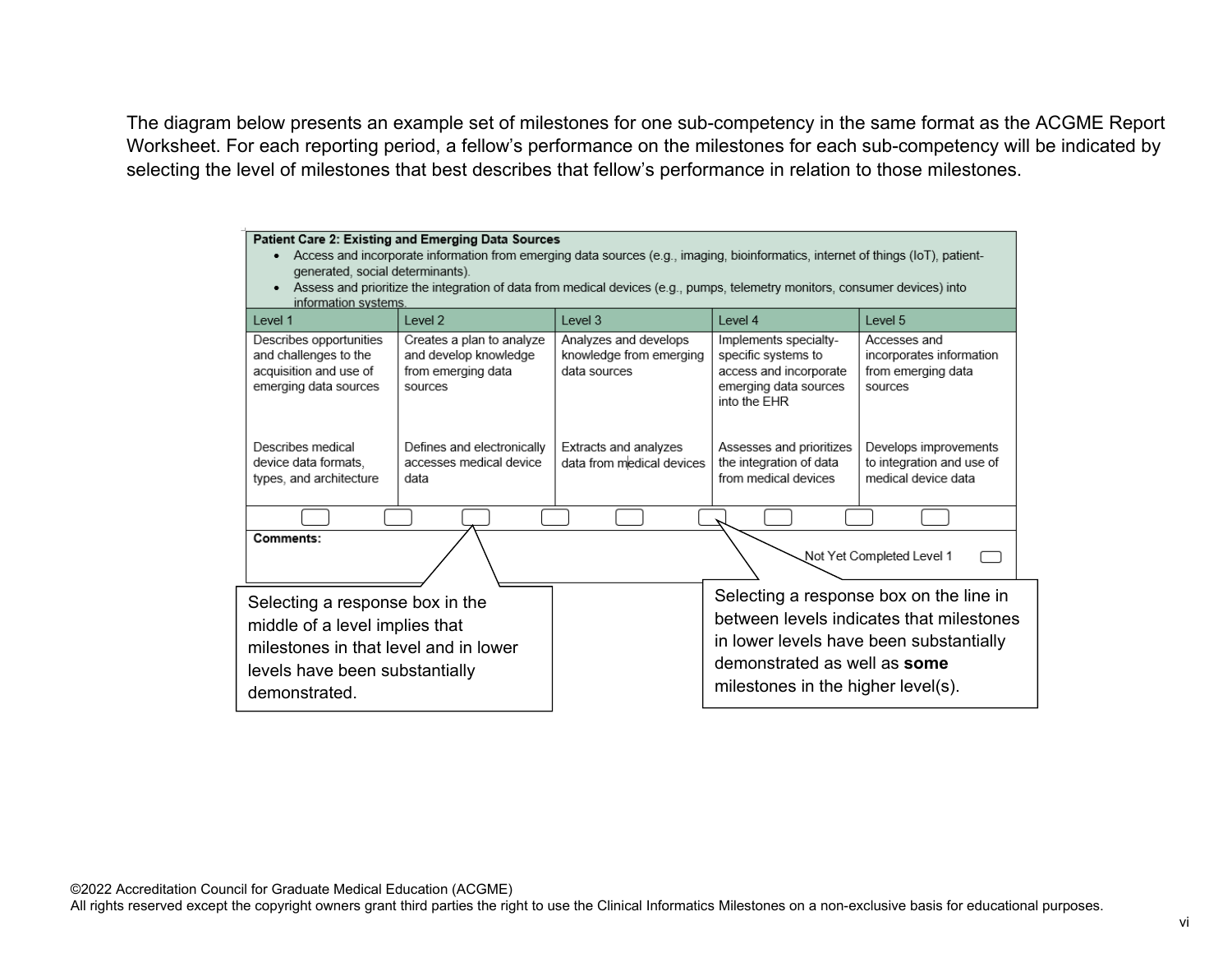| Patient Care 1: Consumer Informatics Applications, Portals, and Telehealth<br>Develop, implement, evaluate, and/or integrate portals and other consumer-facing health informatics applications (e.g., disease<br>management, patient education, behavior modification)<br>Participate in the design, evaluation, implementation, and/or support of telehealth and health information systems |                                                                                                                                         |                                                                                         |                                                                                                               |                                                                                                 |
|----------------------------------------------------------------------------------------------------------------------------------------------------------------------------------------------------------------------------------------------------------------------------------------------------------------------------------------------------------------------------------------------|-----------------------------------------------------------------------------------------------------------------------------------------|-----------------------------------------------------------------------------------------|---------------------------------------------------------------------------------------------------------------|-------------------------------------------------------------------------------------------------|
| Level 1                                                                                                                                                                                                                                                                                                                                                                                      | Level 2                                                                                                                                 | Level 3                                                                                 | Level 4                                                                                                       | Level 5                                                                                         |
| Discusses the basis for a<br>consumer-facing health<br>informatics application                                                                                                                                                                                                                                                                                                               | Identifies a use case for a<br>consumer-facing health<br>informatics application<br>and deduces required<br>functionalities             | Applies tools for a<br>consumer-facing health<br>informatics application                | Designs a consumer-<br>facing health informatics<br>application prototype                                     | Implements or leads<br>implementation of a<br>consumer-facing health<br>informatics application |
| Describes the key<br>components and<br>processes of telehealth,<br>portals, and health<br>information systems                                                                                                                                                                                                                                                                                | Identifies a use case for<br>telehealth, portals, and<br>health information<br>systems and describes<br>workflow and<br>functionalities | Evaluates applications for<br>telehealth, portals, and<br>health information<br>systems | Develops improvements<br>to existing telehealth,<br>portals, and health<br>information system<br>applications | Designs and implements<br>telehealth, portals, and<br>health information<br>systems             |
|                                                                                                                                                                                                                                                                                                                                                                                              |                                                                                                                                         |                                                                                         |                                                                                                               |                                                                                                 |
| <b>Comments:</b><br>Not Yet Completed Level 1<br>Not Yet Assessable                                                                                                                                                                                                                                                                                                                          |                                                                                                                                         |                                                                                         |                                                                                                               |                                                                                                 |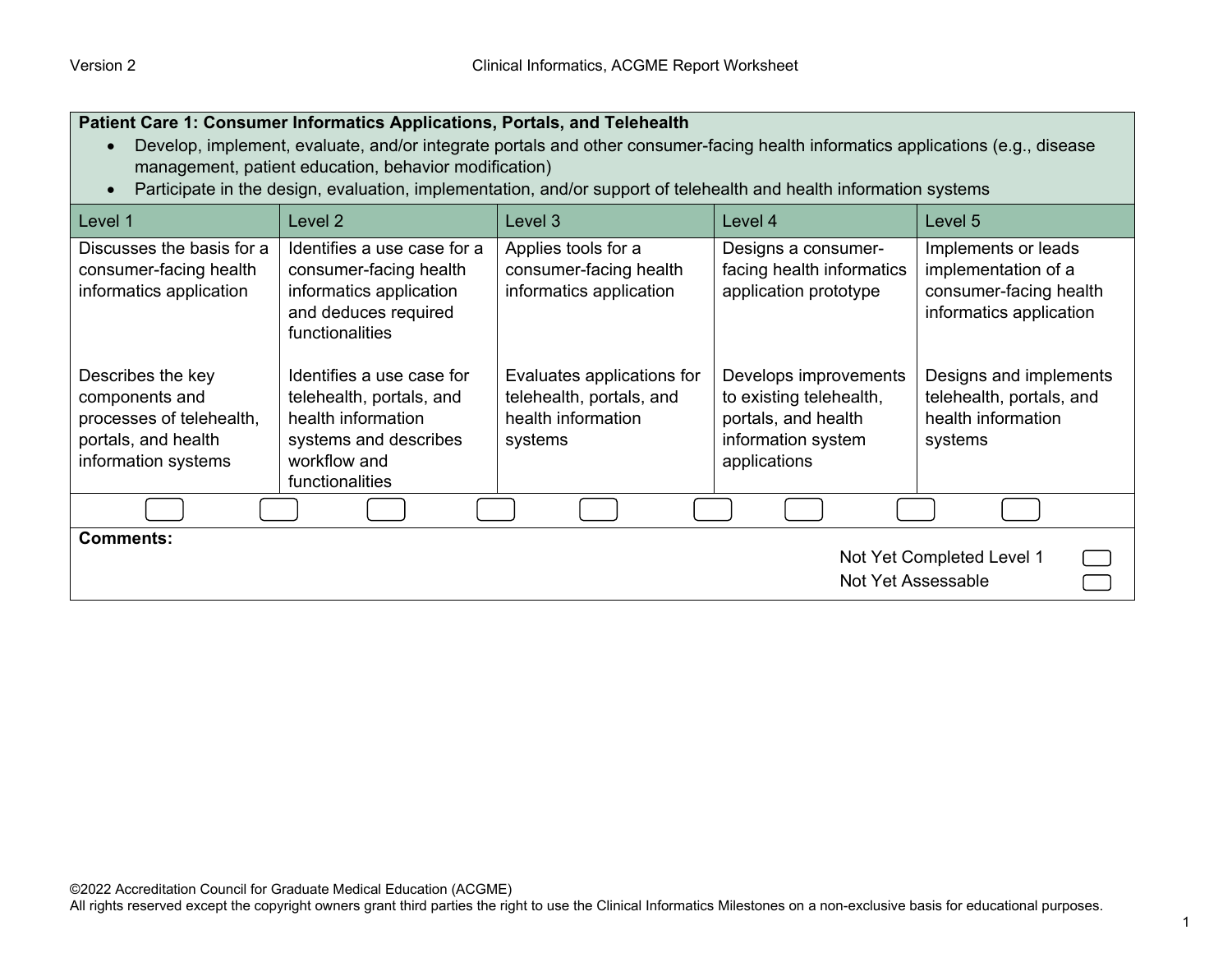|                                                                                                                                                                                                                                                                                                    | <b>Patient Care 2: Existing and Emerging Data Sources</b>                           |                                                                  |                                                                                                                                               |                                                                           |  |
|----------------------------------------------------------------------------------------------------------------------------------------------------------------------------------------------------------------------------------------------------------------------------------------------------|-------------------------------------------------------------------------------------|------------------------------------------------------------------|-----------------------------------------------------------------------------------------------------------------------------------------------|---------------------------------------------------------------------------|--|
| Access and incorporate information from emerging data sources (e.g., imaging, bioinformatics, internet of things (IoT), patient-<br>generated, social determinants)<br>Assess and prioritize the integration of data from medical devices (e.g., pumps, telemetry monitors, consumer devices) into |                                                                                     |                                                                  |                                                                                                                                               |                                                                           |  |
| information systems                                                                                                                                                                                                                                                                                |                                                                                     |                                                                  |                                                                                                                                               |                                                                           |  |
| Level 1                                                                                                                                                                                                                                                                                            | Level 2                                                                             | Level 3                                                          | Level 4                                                                                                                                       | Level 5                                                                   |  |
| Describes opportunities<br>and challenges to the<br>acquisition and use of<br>emerging data sources                                                                                                                                                                                                | Creates a plan to analyze<br>and develop knowledge<br>from emerging data<br>sources | Analyzes and develops<br>knowledge from emerging<br>data sources | Implements specialty-<br>specific systems to<br>access and incorporate<br>emerging data sources<br>into the electronic health<br>record (EHR) | Accesses and<br>incorporates information<br>from emerging data<br>sources |  |
| Describes medical<br>device data formats,<br>types, and architecture                                                                                                                                                                                                                               | Defines and electronically<br>accesses medical device<br>data                       | Extracts, stores, and<br>analyzes data from<br>medical devices   | Assesses and prioritizes<br>the integration of data<br>from medical devices                                                                   | Develops improvements<br>to integration and use of<br>medical device data |  |
|                                                                                                                                                                                                                                                                                                    |                                                                                     |                                                                  |                                                                                                                                               |                                                                           |  |
| <b>Comments:</b><br>Not Yet Completed Level 1<br>Not Yet Assessable                                                                                                                                                                                                                                |                                                                                     |                                                                  |                                                                                                                                               |                                                                           |  |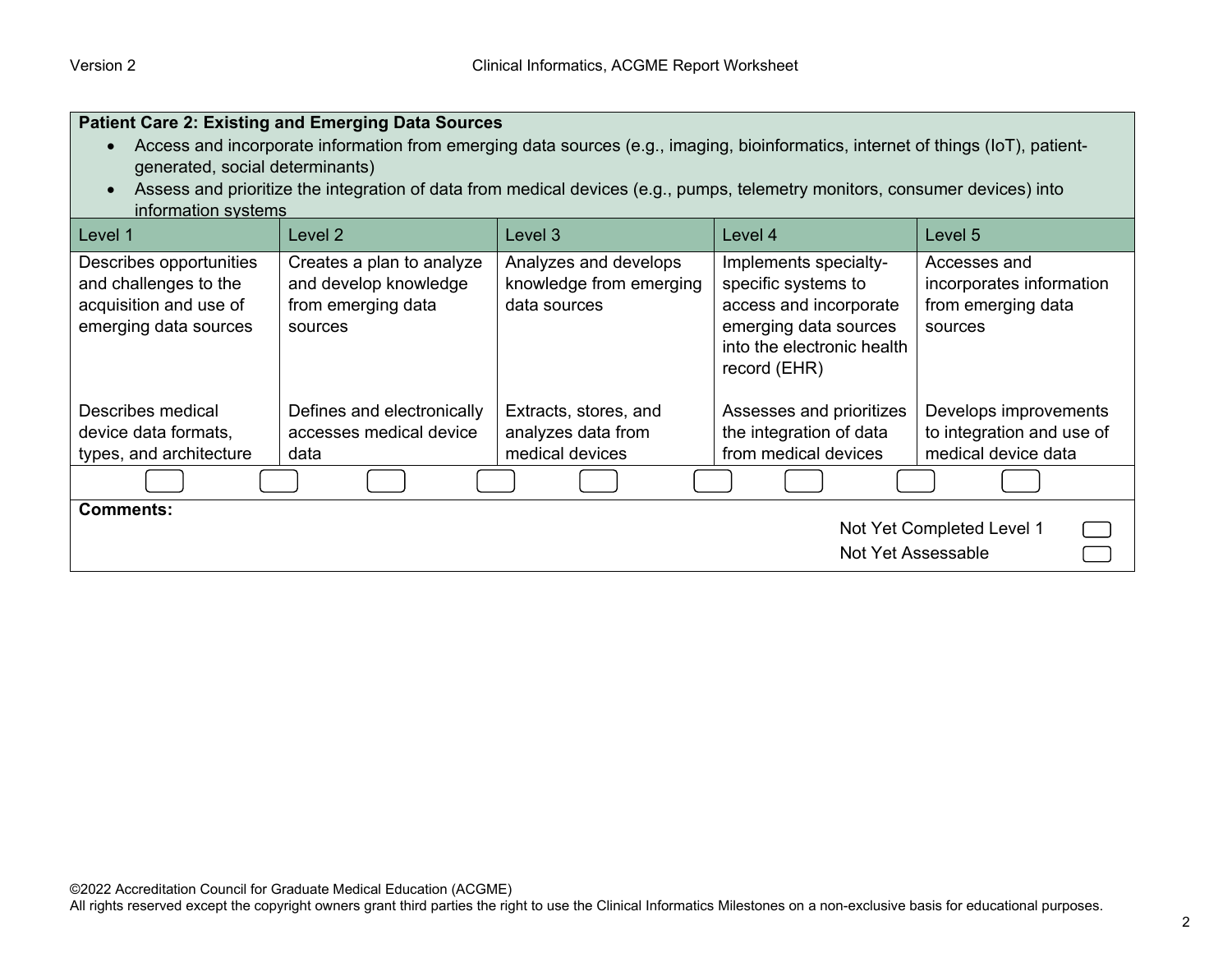| <b>Medical Knowledge 1: Project Management</b><br>Leverage the processes and principles of project management to facilitate the successful completion of projects |                                                                   |                                                                                     |                                                                |                                                                                                    |
|-------------------------------------------------------------------------------------------------------------------------------------------------------------------|-------------------------------------------------------------------|-------------------------------------------------------------------------------------|----------------------------------------------------------------|----------------------------------------------------------------------------------------------------|
| Level 1                                                                                                                                                           | Level 2                                                           | Level 3                                                                             | Level 4                                                        | Level 5                                                                                            |
| Describes basic project<br>management principles<br>and identifies resources<br>and tools for projects                                                            | Identifies suitable areas to<br>apply project<br>management tools | Designs a project,<br>leveraging project<br>management principles                   | Implements a project<br>using project<br>management principles | Manages a project from<br>initiation to completion,<br>including scope,<br>resources, and timeline |
| Plans and develops a<br>project idea                                                                                                                              | Creates and leads a team                                          | Sets deadlines and<br>monitors project progress<br>according to the project<br>plan | Addresses and solves<br>problems                               | Successfully manages<br>customer expectations<br>and evaluates projects                            |
|                                                                                                                                                                   |                                                                   |                                                                                     |                                                                |                                                                                                    |
| <b>Comments:</b><br>Not Yet Completed Level 1<br>Not Yet Assessable                                                                                               |                                                                   |                                                                                     |                                                                |                                                                                                    |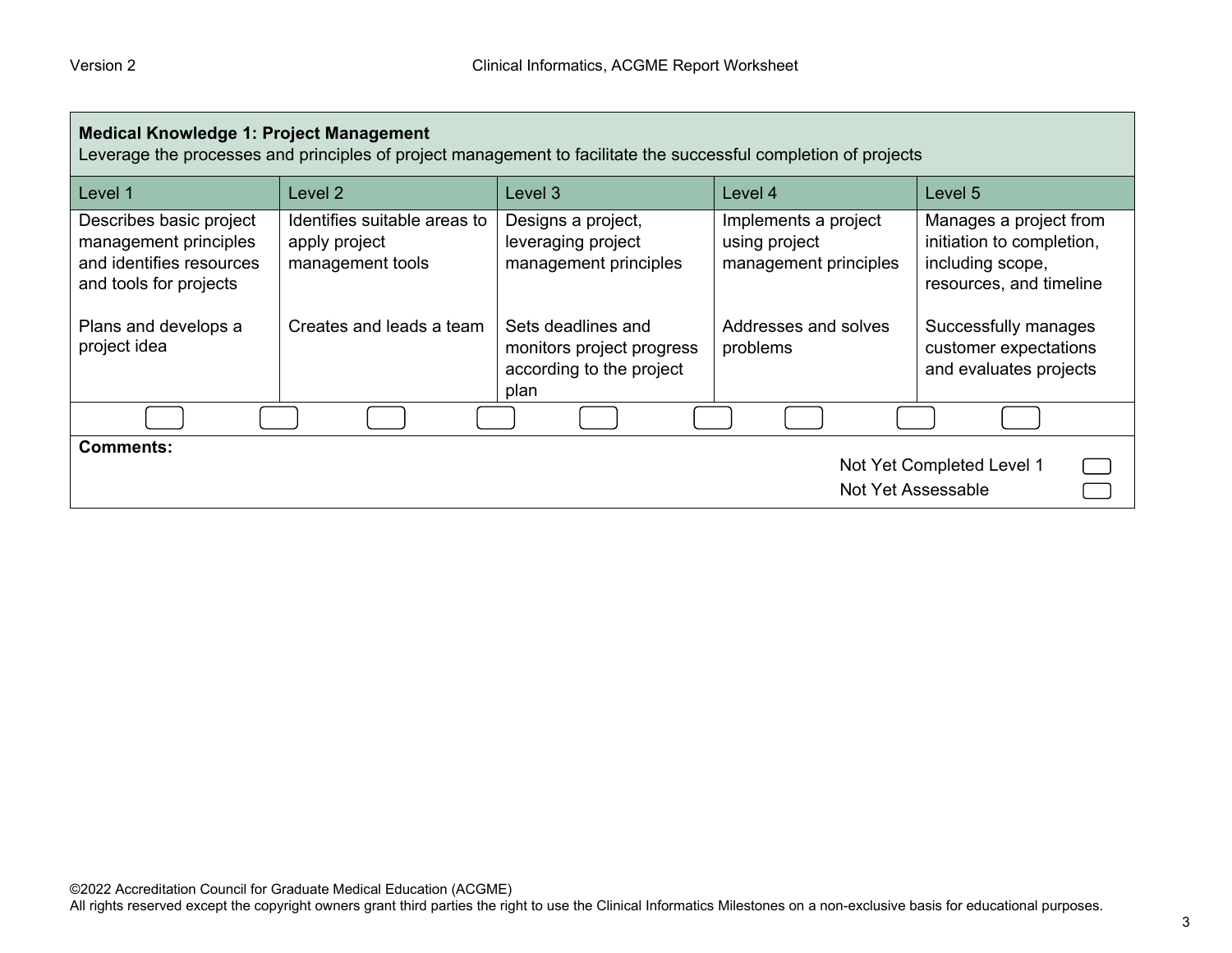### **Medical Knowledge 2: Health Information Technology (HIT) Knowledge of Current and New Testing, Implementation, and Monitoring**

- Plan and/or participate in HIT implementations and upgrades
- Implement, integrate, monitor, evaluate, and maintain EHR and/or applied HIT systems, in collaboration with Information Technology (IT) staff members, based on clinical expertise and best practice to support optimum clinical workflow

| Level 1                                                                                                   | Level <sub>2</sub>                                                  | Level <sub>3</sub>                                                                                                                                                                           | Level 4                                                             | Level <sub>5</sub>                                                                                                            |
|-----------------------------------------------------------------------------------------------------------|---------------------------------------------------------------------|----------------------------------------------------------------------------------------------------------------------------------------------------------------------------------------------|---------------------------------------------------------------------|-------------------------------------------------------------------------------------------------------------------------------|
| Discusses the features<br>and functionalities of<br><b>EHRs and other clinical</b><br>information systems | Conducts requirement<br>specifications                              | Participates in the system<br>selection process using<br>shared principles for the<br>selection                                                                                              | Participates in<br>leadership of the project<br>group               | Leads project groups in<br>the design,<br>implementation, and<br>upgrade of EHRs and<br>other clinical information<br>systems |
| Possesses basic<br>knowledge of HIT<br>systems and their<br>integration into the<br>enterprise            | Defines best practices for<br>EHR implementation and<br>maintenance | Collaborates with<br>members of an<br>interprofessional clinical<br>informatics team to<br>implement, integrate,<br>monitor, or evaluate the<br>EHR or other clinical<br>information systems | Demonstrates<br>leadership skills during<br>implementation projects | Leads the evaluation a of<br>clinical informatics project<br>related to EHRs and other<br>clinical information<br>systems     |
| Demonstrates basic<br>knowledge of HIT<br>industry standards and<br>ontologies                            | Identifies and maintains<br>stakeholder expectations                | Designs and implements<br>solutions                                                                                                                                                          | Evaluates projects and<br>provides solutions                        | Provides knowledge<br>management to existing<br>solutions                                                                     |
|                                                                                                           |                                                                     |                                                                                                                                                                                              |                                                                     |                                                                                                                               |
| <b>Comments:</b><br>Not Yet Completed Level 1<br>Not Yet Assessable                                       |                                                                     |                                                                                                                                                                                              |                                                                     |                                                                                                                               |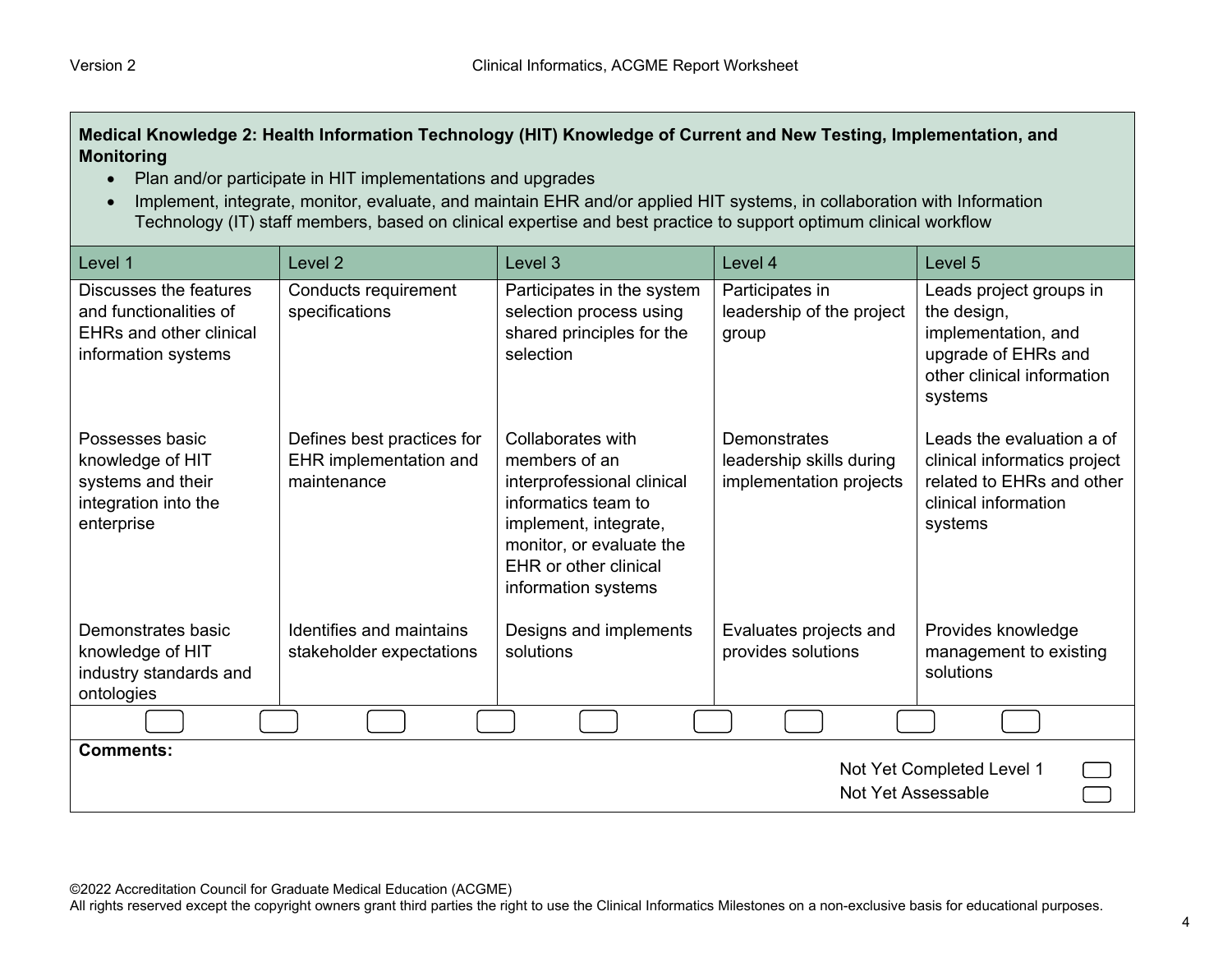| Systems-Based Practice 1: HIT Knowledge of Current and New Testing, Implementation, Monitoring<br>Maintain awareness of health care and IT landscapes, including available products, innovation strategies, emerging technologies, and<br>legal and regulatory requirements to design technical solutions to enterprise challenges |                                                                                                                                        |                                                                                                                             |                                                                                                                                                         |                                                                                                                            |
|------------------------------------------------------------------------------------------------------------------------------------------------------------------------------------------------------------------------------------------------------------------------------------------------------------------------------------|----------------------------------------------------------------------------------------------------------------------------------------|-----------------------------------------------------------------------------------------------------------------------------|---------------------------------------------------------------------------------------------------------------------------------------------------------|----------------------------------------------------------------------------------------------------------------------------|
| Level 1                                                                                                                                                                                                                                                                                                                            | Level 2                                                                                                                                | Level 3                                                                                                                     | Level 4                                                                                                                                                 | Level 5                                                                                                                    |
| Describes the<br>significance of legal and<br>regulatory issues related<br>to technical solutions to<br>enterprise challenges                                                                                                                                                                                                      | Identifies key factors<br>associated with legal and<br>regulatory issues related<br>to technical solutions to<br>enterprise challenges | Participates in identifying<br>legal and regulatory<br>issues related to technical<br>solutions to enterprise<br>challenges | Addresses legal and<br>regulatory issues<br>related to technical<br>solutions to enterprise<br>challenges and assures<br>compliance with<br>regulations | Leads processes<br>addressing legal and<br>regulatory issues related<br>to technical solutions to<br>enterprise challenges |
| Discusses the role of<br>vendor HIT products,<br>emerging technologies,<br>and innovation                                                                                                                                                                                                                                          | Identifies opportunities for<br>the use of vendor HIT<br>products, emerging<br>technologies, and<br>innovation                         | Analyzes HIT products,<br>emerging technologies,<br>and innovation for one or<br>more specific<br>opportunities             | Participates<br>meaningfully in<br>selection and<br>implementation of HIT<br>products, emerging<br>technologies, and<br>innovation                      | Leads projects related to<br>the implementation of HIT<br>products, emerging<br>technologies, and<br>innovation            |
|                                                                                                                                                                                                                                                                                                                                    |                                                                                                                                        |                                                                                                                             |                                                                                                                                                         |                                                                                                                            |
| <b>Comments:</b><br>Not Yet Completed Level 1                                                                                                                                                                                                                                                                                      |                                                                                                                                        |                                                                                                                             |                                                                                                                                                         |                                                                                                                            |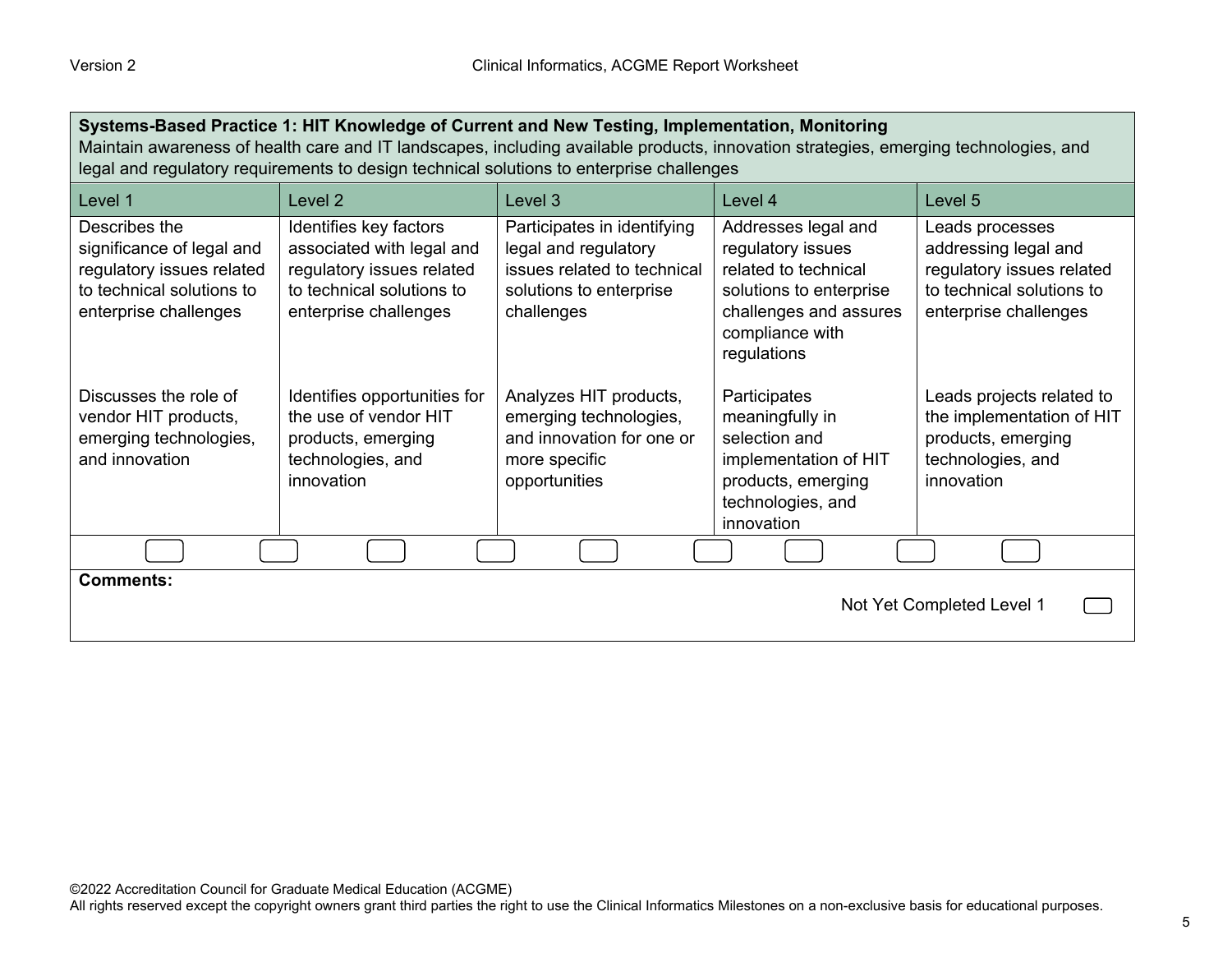#### **Systems-Based Practice 2: Standards and Interoperability**

- Apply methods and standards for data sharing across systems to support data sharing through health information exchanges, public health reporting, or other mechanisms
- Reconcile requirements for clinical integration of data with technical constraints to maintain connectivity, interfacing, and validity of content between systems and clinical areas
- Advance/foster interoperability between disparate health information systems

| Level 1                                                                                                                                                                                      | Level 2                                                                                                                                                                                                              | Level 3                                                                                                                                                                               | Level 4                                                                                                                                                                                                                                  | Level 5                                                                                                                                                                                                                     |
|----------------------------------------------------------------------------------------------------------------------------------------------------------------------------------------------|----------------------------------------------------------------------------------------------------------------------------------------------------------------------------------------------------------------------|---------------------------------------------------------------------------------------------------------------------------------------------------------------------------------------|------------------------------------------------------------------------------------------------------------------------------------------------------------------------------------------------------------------------------------------|-----------------------------------------------------------------------------------------------------------------------------------------------------------------------------------------------------------------------------|
| Describes methods and<br>standards for data sharing<br>across systems to support<br>data sharing through health<br>information exchanges,<br>public health reporting, or<br>other mechanisms | Analyzes key factors<br>regarding methods and<br>standards for data sharing<br>across systems to support<br>data sharing through health<br>information exchanges,<br>public health reporting, or<br>other mechanisms | Identifies opportunities for<br>data sharing across systems<br>to support data sharing<br>through health information<br>exchanges, public health<br>reporting, or other<br>mechanisms | Participates in efforts to<br>design and implement<br>methods and standards for<br>data sharing across<br>systems to support data<br>sharing through health<br>information exchanges,<br>public health reporting, or<br>other mechanisms | Leads efforts to design and<br>implement methods and<br>standards for data sharing<br>across systems to support<br>data sharing through health<br>information exchanges,<br>public health reporting, or<br>other mechanisms |
| Discusses issues related to<br>ensuring connectivity,<br>interfacing, and validity of<br>content between systems<br>and clinical areas                                                       | Identifies requirements<br>and/or constraints related to<br>ensuring connectivity,<br>interfacing, and validity of<br>content between systems<br>and clinical areas                                                  | Participates in efforts to<br>ensure connectivity,<br>interfacing, and validity of<br>content between systems<br>and clinical areas                                                   | Develops solutions to<br>ensure connectivity,<br>interfacing, and validity of<br>content between systems<br>and clinical areas                                                                                                           | Implements solutions to<br>ensure connectivity,<br>interfacing, and validity of<br>content between systems<br>and clinical areas                                                                                            |
| Discusses sociocultural and<br>other issues regarding<br>fostering interoperability<br>between disparate health<br>information systems                                                       | Analyzes key factors in<br>fostering interoperability<br>between disparate health<br>information systems                                                                                                             | Identifies opportunities to<br>foster interoperability<br>between disparate health<br>information systems                                                                             | Participates meaningfully<br>in efforts to foster<br>interoperability between<br>disparate health<br>information systems                                                                                                                 | Leads efforts to foster<br>interoperability between<br>disparate health information<br>systems                                                                                                                              |
|                                                                                                                                                                                              |                                                                                                                                                                                                                      |                                                                                                                                                                                       |                                                                                                                                                                                                                                          |                                                                                                                                                                                                                             |
| <b>Comments:</b><br>Not Yet Completed Level 1                                                                                                                                                |                                                                                                                                                                                                                      |                                                                                                                                                                                       |                                                                                                                                                                                                                                          |                                                                                                                                                                                                                             |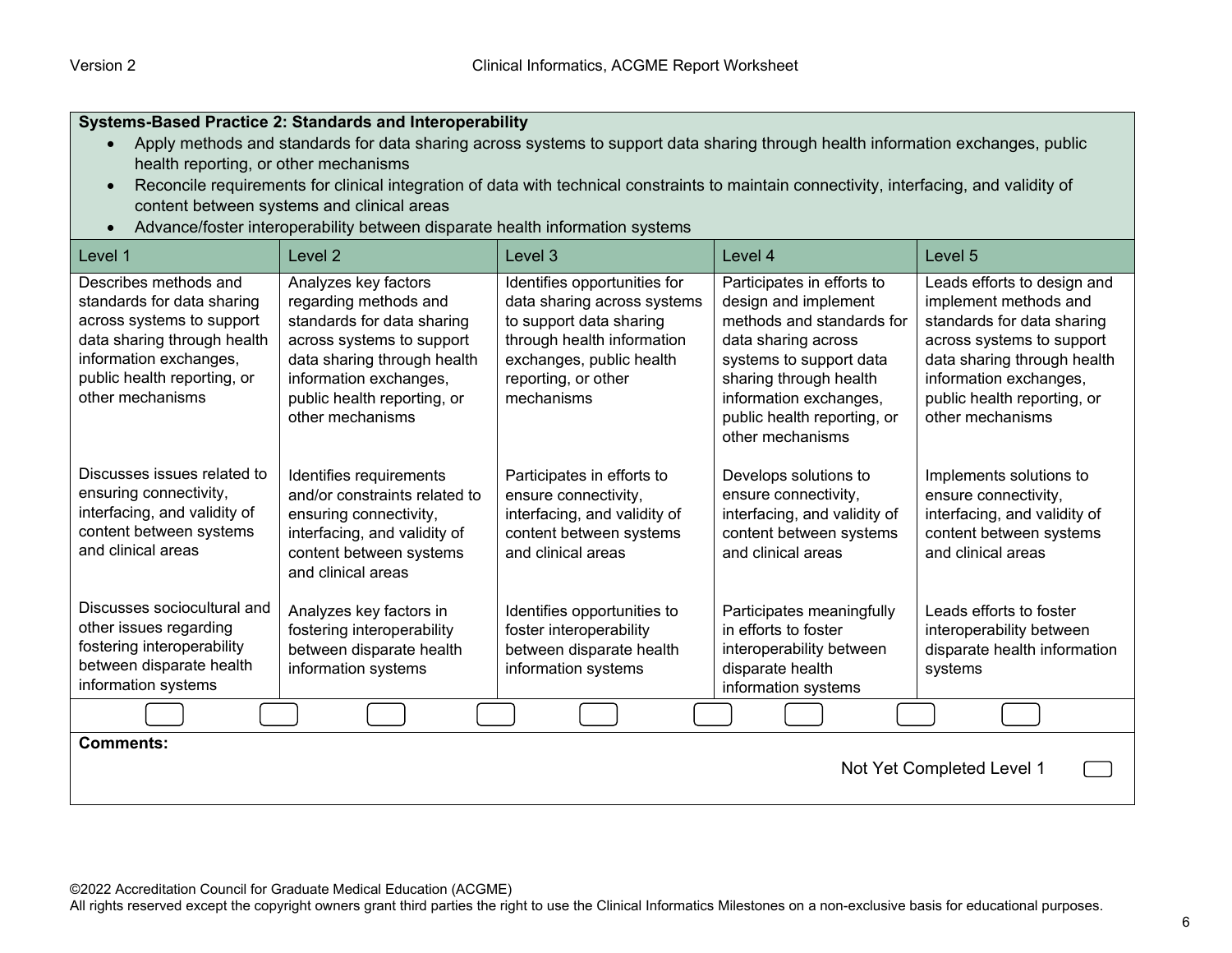• Develop, implement, and/or leverage data lifecycle processes for defining sources, and acquiring, storing, cleaning, and ensuring integrity of data to safeguard the availability of relevant and valid data to meet clinical, quality, research, business, and strategic

| objectives                                                                                                                                                                             |                                                                                                                                                                                             | Participate in ongoing security threat assessments, development of clinician-facing and enterprise security policy, and reinforce                                                                             |                                                                                                                                                                                                                        |                                                                                                                                                                                         |
|----------------------------------------------------------------------------------------------------------------------------------------------------------------------------------------|---------------------------------------------------------------------------------------------------------------------------------------------------------------------------------------------|---------------------------------------------------------------------------------------------------------------------------------------------------------------------------------------------------------------|------------------------------------------------------------------------------------------------------------------------------------------------------------------------------------------------------------------------|-----------------------------------------------------------------------------------------------------------------------------------------------------------------------------------------|
|                                                                                                                                                                                        | security training and policies with clinical staff members                                                                                                                                  |                                                                                                                                                                                                               |                                                                                                                                                                                                                        |                                                                                                                                                                                         |
| Level 1                                                                                                                                                                                | Level 2                                                                                                                                                                                     | Level 3                                                                                                                                                                                                       | Level 4                                                                                                                                                                                                                | Level 5                                                                                                                                                                                 |
| Discusses data issues<br>and processes to<br>safeguard the availability<br>of relevant and valid data<br>to meet clinical, quality,<br>research, business, and<br>strategic objectives | Analyzes key factors in<br>existing efforts to<br>safeguard the availability<br>of relevant and valid data<br>to meet clinical, quality,<br>research, business, and<br>strategic objectives | Identifies opportunities for<br>implementing new<br>processes to safeguard<br>the availability of relevant<br>and valid data to meet<br>clinical, quality, research,<br>business, and strategic<br>objectives | Meaningfully<br>participates in the<br>development of new<br>processes to safeguard<br>the availability of<br>relevant and valid data<br>to meet clinical, quality,<br>research, business, and<br>strategic objectives | Leads efforts to<br>implement processes to<br>safeguard the availability<br>of relevant and valid data<br>to meet clinical, quality,<br>research, business, and<br>strategic objectives |
| Describes security threat<br>assessments.<br>development of security<br>policies, and training                                                                                         | Recognizes key factors<br>and benefits related to<br>security threat<br>assessments,<br>development of security<br>policies, and training                                                   | Identifies areas of focus<br>for security threat<br>assessments,<br>development of security<br>policies, and training                                                                                         | Meaningfully engages in<br>efforts to conduct<br>security threat<br>assessments,<br>development of security<br>policies, and training                                                                                  | <b>Educates others</b><br>regarding security threat<br>assessments,<br>development of security<br>policies, and training                                                                |
|                                                                                                                                                                                        |                                                                                                                                                                                             |                                                                                                                                                                                                               |                                                                                                                                                                                                                        |                                                                                                                                                                                         |
| <b>Comments:</b><br>Not Yet Completed Level 1                                                                                                                                          |                                                                                                                                                                                             |                                                                                                                                                                                                               |                                                                                                                                                                                                                        |                                                                                                                                                                                         |

**Systems-Based Practice 3: Data Integrity/Security**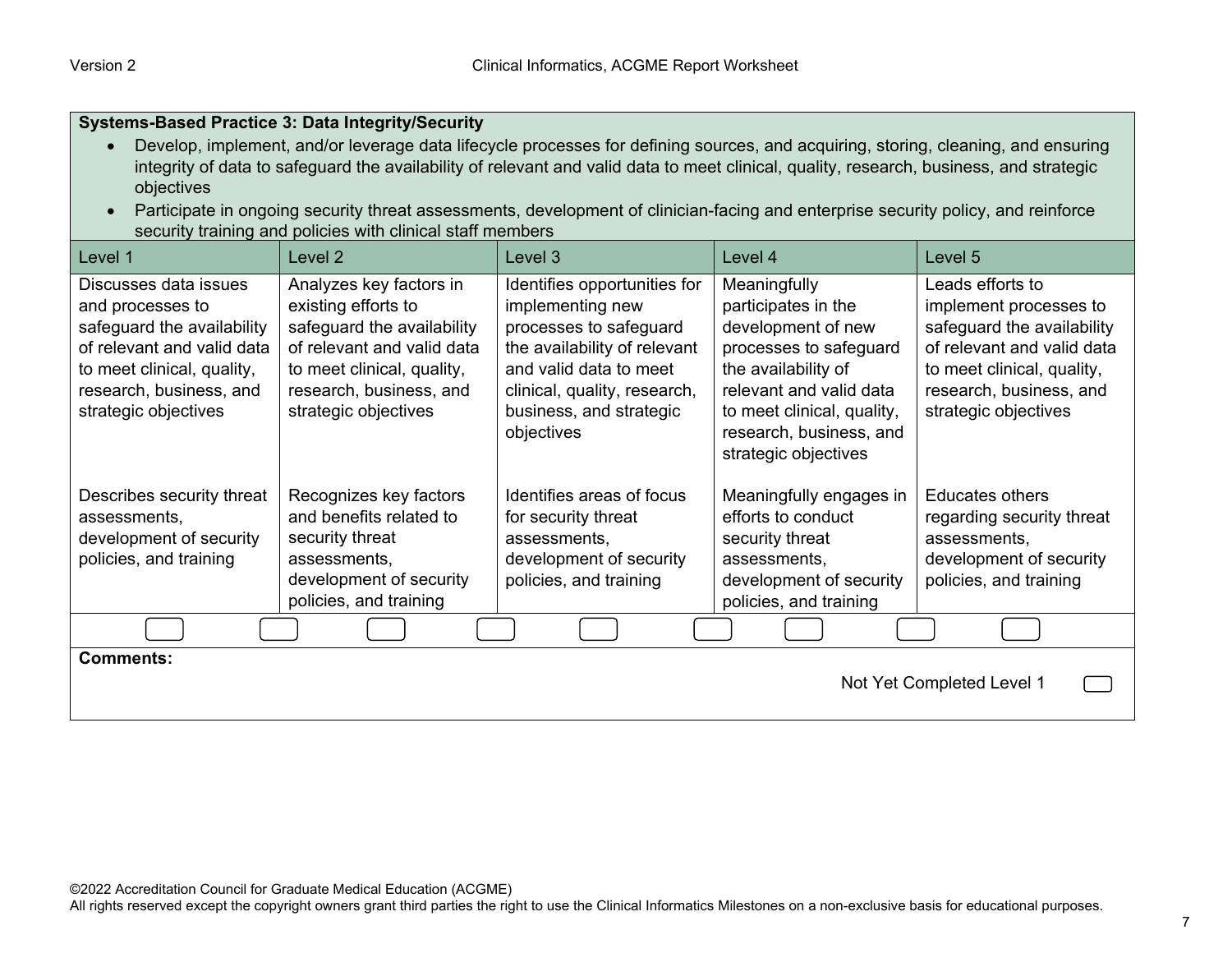| Practice-Based Learning and Improvement 1: Optimization, Downtime, Functional Requirements<br>Analyze and identify necessary system and process changes to optimize clinical and related workflows |                                                                                                               |                                                                                                                                              |                                                                                                                                                           |                                                                                   |
|----------------------------------------------------------------------------------------------------------------------------------------------------------------------------------------------------|---------------------------------------------------------------------------------------------------------------|----------------------------------------------------------------------------------------------------------------------------------------------|-----------------------------------------------------------------------------------------------------------------------------------------------------------|-----------------------------------------------------------------------------------|
| Level 1                                                                                                                                                                                            | Level <sub>2</sub>                                                                                            | Level 3                                                                                                                                      | Level 4                                                                                                                                                   | Level 5                                                                           |
| Discusses challenges<br>associated with clinical<br>information system<br>upgrades and downtime                                                                                                    | Provides direct user<br>support during EHR<br>upgrades, routine system<br>maintenance cycles, and<br>downtime | Analyzes workflows<br>related to clinician use of<br>the EHR and suggests<br>techniques for<br>optimization of both<br>workflows and EHR use | Develops and deploys<br>specific system and<br>process changes during<br>EHR upgrades and for<br>optimization-related<br>clinical informatics<br>projects | Develops and executes<br>EHR upgrade,<br>optimization, and<br>downtime procedures |
| Articulates functional<br>requirements related to<br><b>EHR</b> optimization and<br>system downtime                                                                                                | Supports clinicians in<br>EHR optimization and<br>system downtime                                             | Analyzes downtime<br>events and identifies<br>areas for improvement                                                                          | Develops solution for<br>downtime problems and<br>challenges                                                                                              |                                                                                   |
|                                                                                                                                                                                                    |                                                                                                               |                                                                                                                                              |                                                                                                                                                           |                                                                                   |
| <b>Comments:</b><br>Not Yet Completed Level 1                                                                                                                                                      |                                                                                                               |                                                                                                                                              |                                                                                                                                                           |                                                                                   |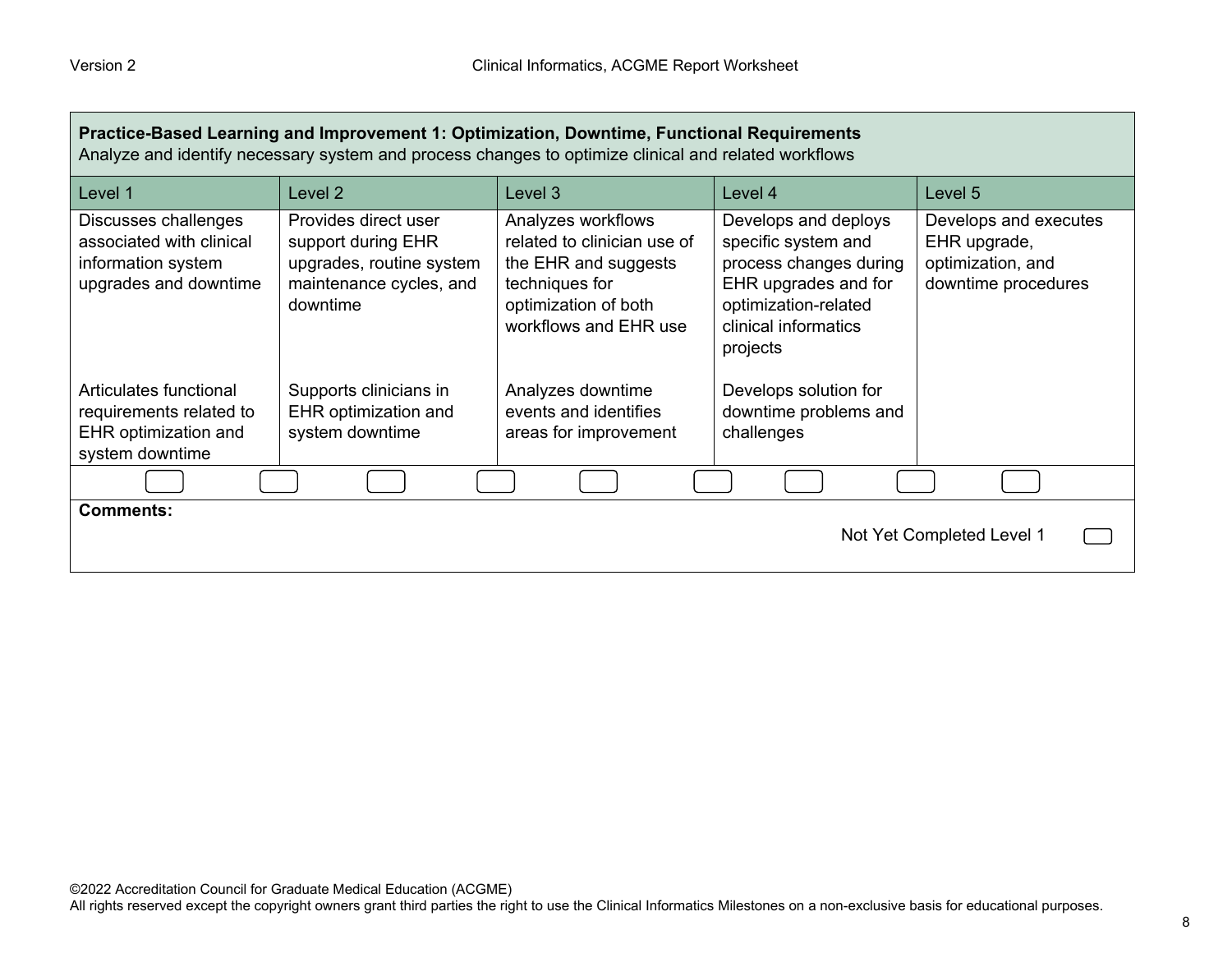| Practice-Based Learning and Improvement 2: Clinical Decision Support (CDS)<br>Develop, implement, evaluate, monitor, and/or maintain clinical decision support |                                                                                                                          |                                                                                                                 |                                                                                                                                    |                                                                                                                                                       |
|----------------------------------------------------------------------------------------------------------------------------------------------------------------|--------------------------------------------------------------------------------------------------------------------------|-----------------------------------------------------------------------------------------------------------------|------------------------------------------------------------------------------------------------------------------------------------|-------------------------------------------------------------------------------------------------------------------------------------------------------|
| Level 1                                                                                                                                                        | Level 2                                                                                                                  | Level 3                                                                                                         | Level 4                                                                                                                            | Level 5                                                                                                                                               |
| Identifies the elements<br>and categories and<br>discusses the challenges<br>of CDS, such as alert<br>fatigue                                                  | Describes the basics of<br>the science of decision-<br>making, including<br>heuristics and tools to<br>analyze decisions | Participates in the design<br>and evaluation of an<br>evidence-based CDS<br>based on input from<br>stakeholders | Assists in implementation of<br>an evidence-based CDS,<br>and monitors its<br>effectiveness using key<br>outcomes/measures/metrics | Leads the design and<br>implementation of an<br>evidence-based CDS and<br>develops a plan to identify<br>and monitor key<br>outcomes/measures/metrics |
|                                                                                                                                                                |                                                                                                                          |                                                                                                                 |                                                                                                                                    |                                                                                                                                                       |
| <b>Comments:</b>                                                                                                                                               |                                                                                                                          |                                                                                                                 | Not Yet Completed Level 1                                                                                                          |                                                                                                                                                       |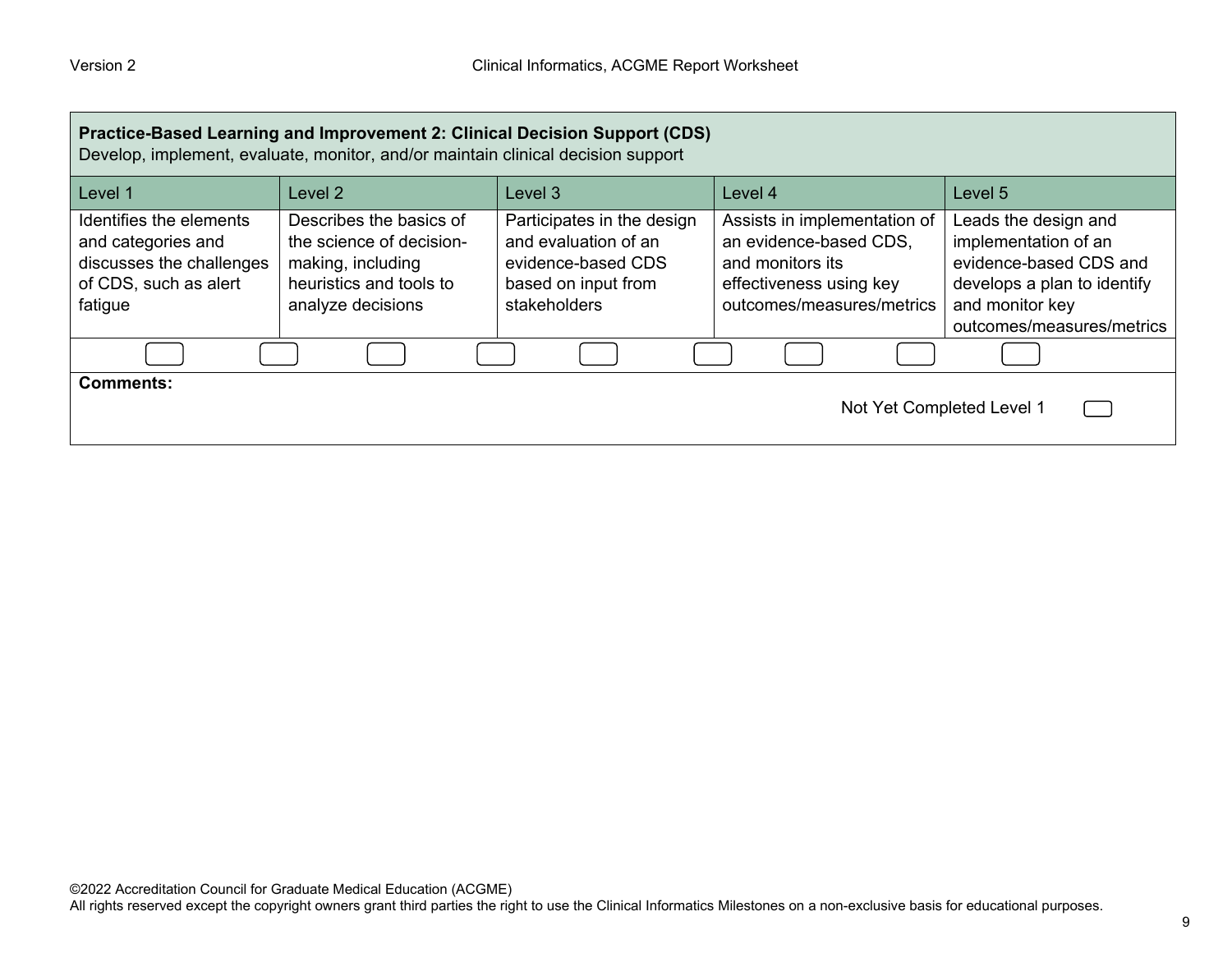| <b>Practice-Based Learning and Improvement 3: Analytics</b><br>Employ data mining and analytic techniques (including but not limited to data visualization, artificial intelligence, natural language<br>processing, machine learning) to optimize clinical and business decision-making<br>Identify, execute, interpret, and disseminate measures and/or predictive analytics to provide actionable feedback to improve<br>individual and organizational performance |                                                                                                 |                                                                                                                                       |                                                                                                                                      |                                                |
|-----------------------------------------------------------------------------------------------------------------------------------------------------------------------------------------------------------------------------------------------------------------------------------------------------------------------------------------------------------------------------------------------------------------------------------------------------------------------|-------------------------------------------------------------------------------------------------|---------------------------------------------------------------------------------------------------------------------------------------|--------------------------------------------------------------------------------------------------------------------------------------|------------------------------------------------|
| Level 1                                                                                                                                                                                                                                                                                                                                                                                                                                                               | Level 2                                                                                         | Level 3                                                                                                                               | Level 4                                                                                                                              | Level 5                                        |
| Discusses various data<br>mining and analytics<br>techniques                                                                                                                                                                                                                                                                                                                                                                                                          | Identifies appropriate data<br>analytics tools and<br>visualizations for a<br>specific use case | Constructs queries using<br>database query<br>languages and ancillary<br>software and performs<br>preliminary analysis on<br>datasets | Analyzes datasets using<br>programming tools and<br>present summary<br>findings to stakeholders<br>using data visualization<br>tools | Leverages analytics to<br>improve patient care |
|                                                                                                                                                                                                                                                                                                                                                                                                                                                                       |                                                                                                 |                                                                                                                                       |                                                                                                                                      |                                                |
| <b>Comments:</b><br>Not Yet Completed Level 1                                                                                                                                                                                                                                                                                                                                                                                                                         |                                                                                                 |                                                                                                                                       |                                                                                                                                      |                                                |

┑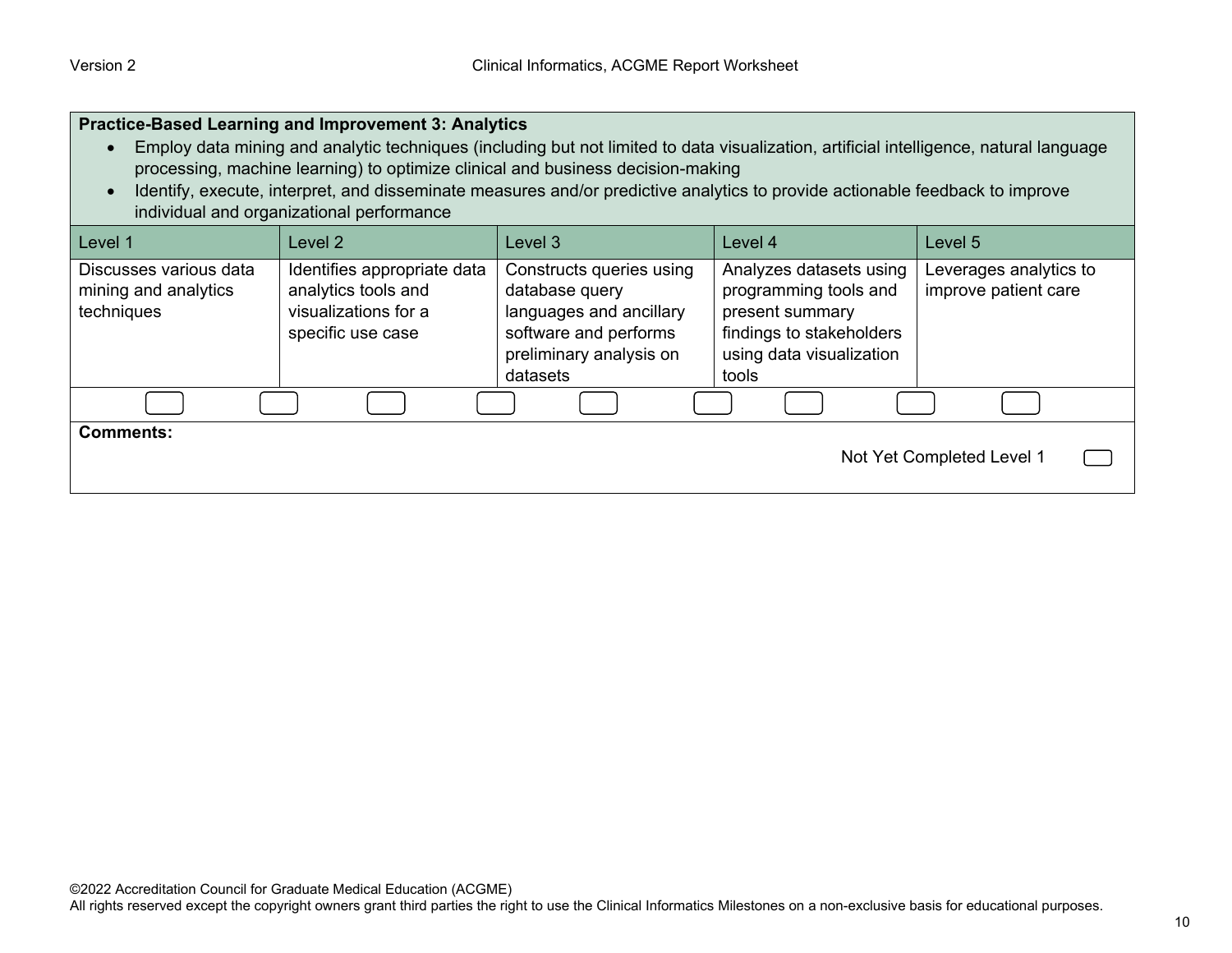| Practice-Based Learning and Improvement 4: Human-Computer Interaction (HCI) and User Interfaces (UI)<br>Assess/evaluate and/or improve usability of user-facing technology for clinicians |                                                               |                                                                                                                       |                                                                            |                                                                                        |
|-------------------------------------------------------------------------------------------------------------------------------------------------------------------------------------------|---------------------------------------------------------------|-----------------------------------------------------------------------------------------------------------------------|----------------------------------------------------------------------------|----------------------------------------------------------------------------------------|
| Level 1                                                                                                                                                                                   | Level 2                                                       | Level 3                                                                                                               | Level 4                                                                    | Level 5                                                                                |
| Identifies models,<br>theories, and practices of<br>HCI, including interface<br>design standards and<br>principles                                                                        | Discusses the role of EHR<br>UI in causing clinical<br>errors | Participates in analysis of<br>feedback of EHR users of<br>UI as new functionalities<br>or modules are<br>implemented | Evaluates elements of<br>usability of a new EHR<br>module or functionality | Designs or modifies a<br>prototype for UI that can<br>be used by clinical end<br>users |
|                                                                                                                                                                                           |                                                               |                                                                                                                       |                                                                            |                                                                                        |
| <b>Comments:</b><br>Not Yet Completed Level 1                                                                                                                                             |                                                               |                                                                                                                       |                                                                            |                                                                                        |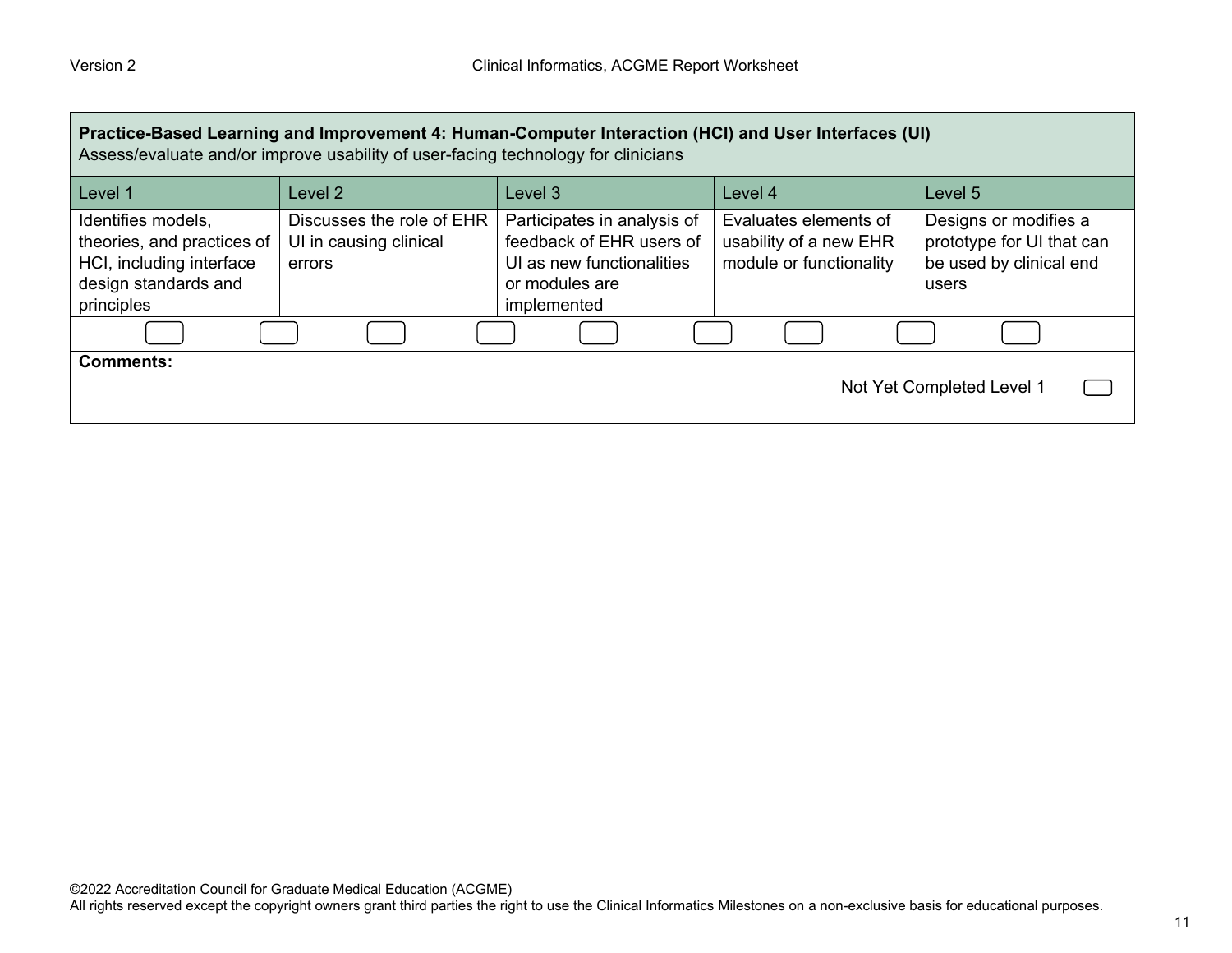| Practice-Based Learning and Improvement 5: Reflective Practice and Commitment to Personal Growth      |                                                                                                                        |                                                                                                                                            |                                                                                                                                      |                                                                                           |  |
|-------------------------------------------------------------------------------------------------------|------------------------------------------------------------------------------------------------------------------------|--------------------------------------------------------------------------------------------------------------------------------------------|--------------------------------------------------------------------------------------------------------------------------------------|-------------------------------------------------------------------------------------------|--|
| Level 1                                                                                               | Level <sub>2</sub>                                                                                                     | Level 3                                                                                                                                    | Level 4                                                                                                                              | Level 5                                                                                   |  |
| Accepts responsibility for<br>personal and<br>professional<br>development by<br>establishing goals    | Demonstrates openness<br>to performance data<br>(feedback and other input)<br>to inform goals                          | Seeks performance data<br>episodically, with<br>adaptability and humility                                                                  | Intentionally seeks<br>performance data<br>consistently, with<br>adaptability and humility                                           | Role models consistently<br>seeking performance data<br>with adaptability and<br>humility |  |
| Identifies the factors that<br>contribute to gap(s)<br>between expectations<br>and actual performance | Analyzes and reflects on<br>the factors that contribute<br>to gap(s) between<br>expectations and actual<br>performance | Analyzes, reflects on, and<br>institutes behavioral<br>change(s) to narrow the<br>gap(s) between<br>expectations and actual<br>performance | Challenges<br>assumptions and<br>considers alternatives in<br>narrowing the gap(s)<br>between expectations<br>and actual performance | Coaches others on<br>reflective practice                                                  |  |
| Actively seeks<br>opportunities to improve                                                            | Designs and implements<br>a learning plan, with<br>prompting                                                           | Independently creates<br>and implements a<br>learning plan                                                                                 | Uses performance data<br>to measure the<br>effectiveness of the<br>learning plan and, when<br>necessary, improves it                 | Facilitates the design and<br>implementation of<br>learning plans for others              |  |
|                                                                                                       |                                                                                                                        |                                                                                                                                            |                                                                                                                                      |                                                                                           |  |
| <b>Comments:</b><br>Not Yet Completed Level 1                                                         |                                                                                                                        |                                                                                                                                            |                                                                                                                                      |                                                                                           |  |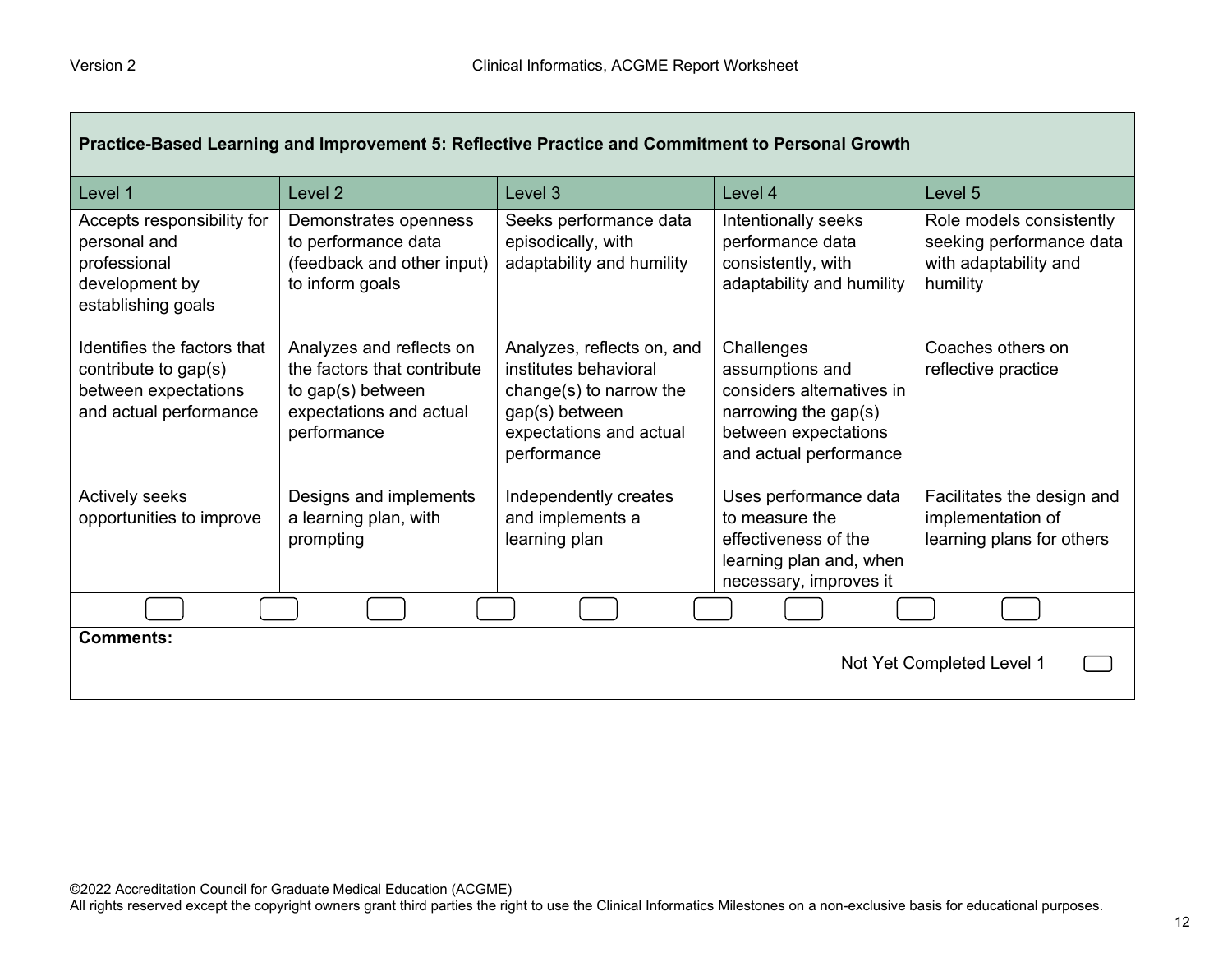| <b>Professionalism 1: Governance</b>                                                                                                                                                                                                                                                                                                                                                                                                                                                                                                                                                                                                                                                                                                                                                                                                                                                                                    |                                                                                                             |                                                                                                                    |                                                                                       |                                                      |  |  |
|-------------------------------------------------------------------------------------------------------------------------------------------------------------------------------------------------------------------------------------------------------------------------------------------------------------------------------------------------------------------------------------------------------------------------------------------------------------------------------------------------------------------------------------------------------------------------------------------------------------------------------------------------------------------------------------------------------------------------------------------------------------------------------------------------------------------------------------------------------------------------------------------------------------------------|-------------------------------------------------------------------------------------------------------------|--------------------------------------------------------------------------------------------------------------------|---------------------------------------------------------------------------------------|------------------------------------------------------|--|--|
| Collaborate in the establishment and maintenance of data governance structures, policies, and processes that encompass data<br>quality, integrity, security, access, data domain management, definition of clinical and business cohorts, oversight and application<br>of data standards, data provenance/lineage, metadata, and data dictionaries/definitions<br>Establish and/or participate in HIT governance to support strategic and financial planning, including formulation, implementation,<br>and evaluation<br>Identify informatics trends, best practices, and new technologies and/or participate in governance processes to position the<br>organization for future opportunities<br>Participate in the development of organizational health informatics goals, strategies, and tactics in alignment with the<br>organizational mission and vision (using data, finance, and informatics best practices). |                                                                                                             |                                                                                                                    |                                                                                       |                                                      |  |  |
| Level 1                                                                                                                                                                                                                                                                                                                                                                                                                                                                                                                                                                                                                                                                                                                                                                                                                                                                                                                 | Level 2                                                                                                     | Level 3                                                                                                            | Level 4                                                                               | Level 5                                              |  |  |
| Attends and provides<br>summaries of<br>organizational<br>informatics and/or<br>management<br>governance meetings                                                                                                                                                                                                                                                                                                                                                                                                                                                                                                                                                                                                                                                                                                                                                                                                       | Adds meaningful<br>contributions to ideas<br>generated during (or in<br>relation to) governance<br>meetings | Contributes new ideas<br>and tools to governance<br>and leads<br>subtasks/projects for the<br>governance committee | Leads work that<br>meaningfully contributes<br>to new policies and<br>strategic plans | Co-leads organizational<br>HIT governance activities |  |  |
|                                                                                                                                                                                                                                                                                                                                                                                                                                                                                                                                                                                                                                                                                                                                                                                                                                                                                                                         |                                                                                                             |                                                                                                                    |                                                                                       |                                                      |  |  |
| <b>Comments:</b><br>Not Yet Completed Level 1                                                                                                                                                                                                                                                                                                                                                                                                                                                                                                                                                                                                                                                                                                                                                                                                                                                                           |                                                                                                             |                                                                                                                    |                                                                                       |                                                      |  |  |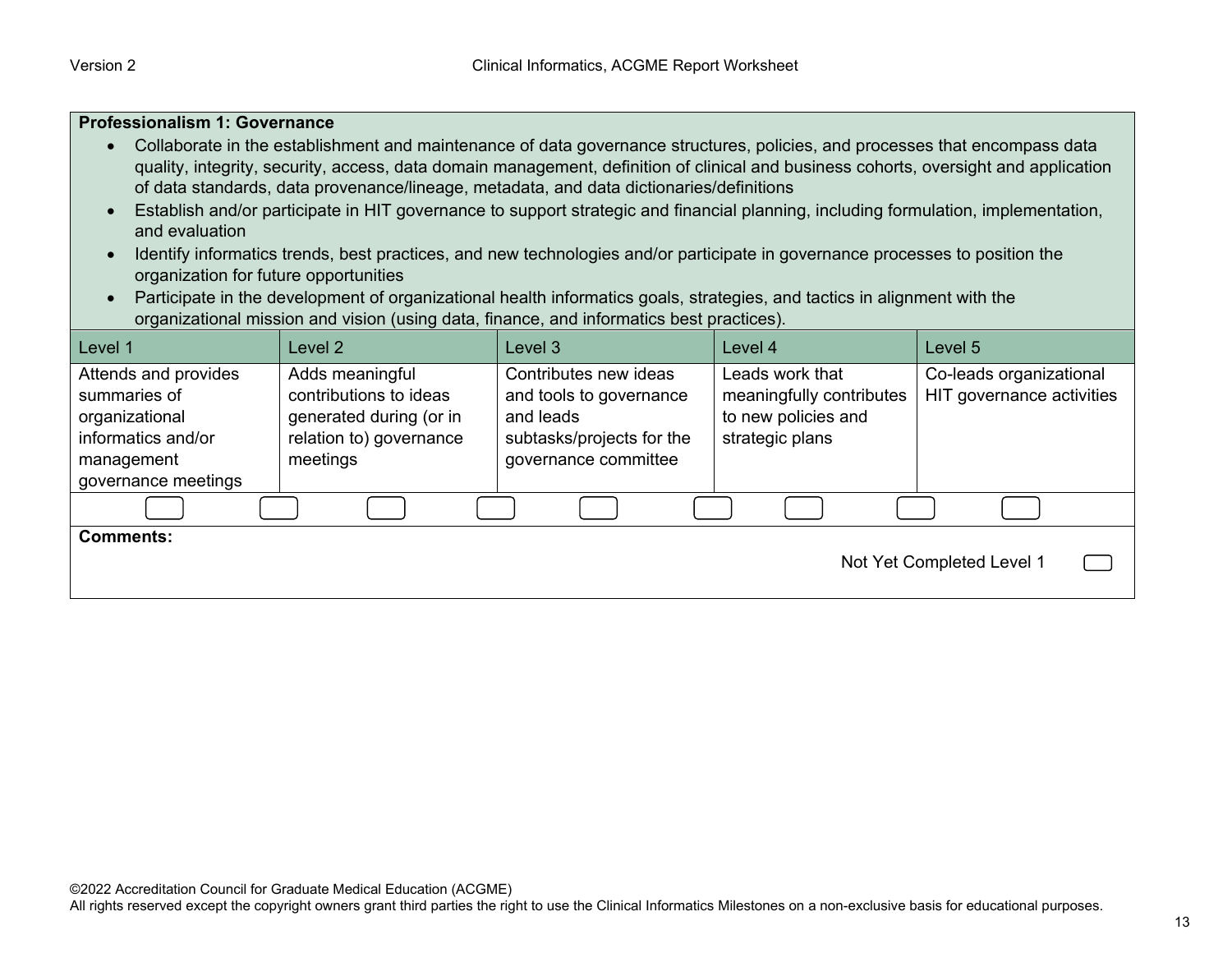| Professionalism 2: Mentorship<br>Engage, educate, supervise, and/or mentor clinicians and other health care team members in their use of health information tools,<br>systems, and processes |                                                  |                                                                     |                                                                                      |                                                                                                                                        |  |  |
|----------------------------------------------------------------------------------------------------------------------------------------------------------------------------------------------|--------------------------------------------------|---------------------------------------------------------------------|--------------------------------------------------------------------------------------|----------------------------------------------------------------------------------------------------------------------------------------|--|--|
| Level 1                                                                                                                                                                                      | Level 2                                          | Level 3                                                             | Level 4                                                                              | Level 5                                                                                                                                |  |  |
| <b>Explains the functionality</b><br>of health IT systems                                                                                                                                    | Provides direct support for<br>health IT systems | Participates in the<br>development of learning<br>materials for HIT | Actively engages in<br>individual and HIT<br>systems training                        | Develops and executes<br>user education workshops<br>and sessions                                                                      |  |  |
| Seeks out and engages<br>with mentors                                                                                                                                                        | Offers support and advice<br>to team members     | Serves as a mentor to a<br>team member or junior<br>colleague       | Advises mentees and<br>supports them in<br>development and<br>evaluation of projects | Manages large teams of<br>mentees at various stages<br>of development and<br>leverages more senior<br>mentees to mentor junior<br>ones |  |  |
|                                                                                                                                                                                              |                                                  |                                                                     |                                                                                      |                                                                                                                                        |  |  |
| <b>Comments:</b><br>Not Yet Completed Level 1                                                                                                                                                |                                                  |                                                                     |                                                                                      |                                                                                                                                        |  |  |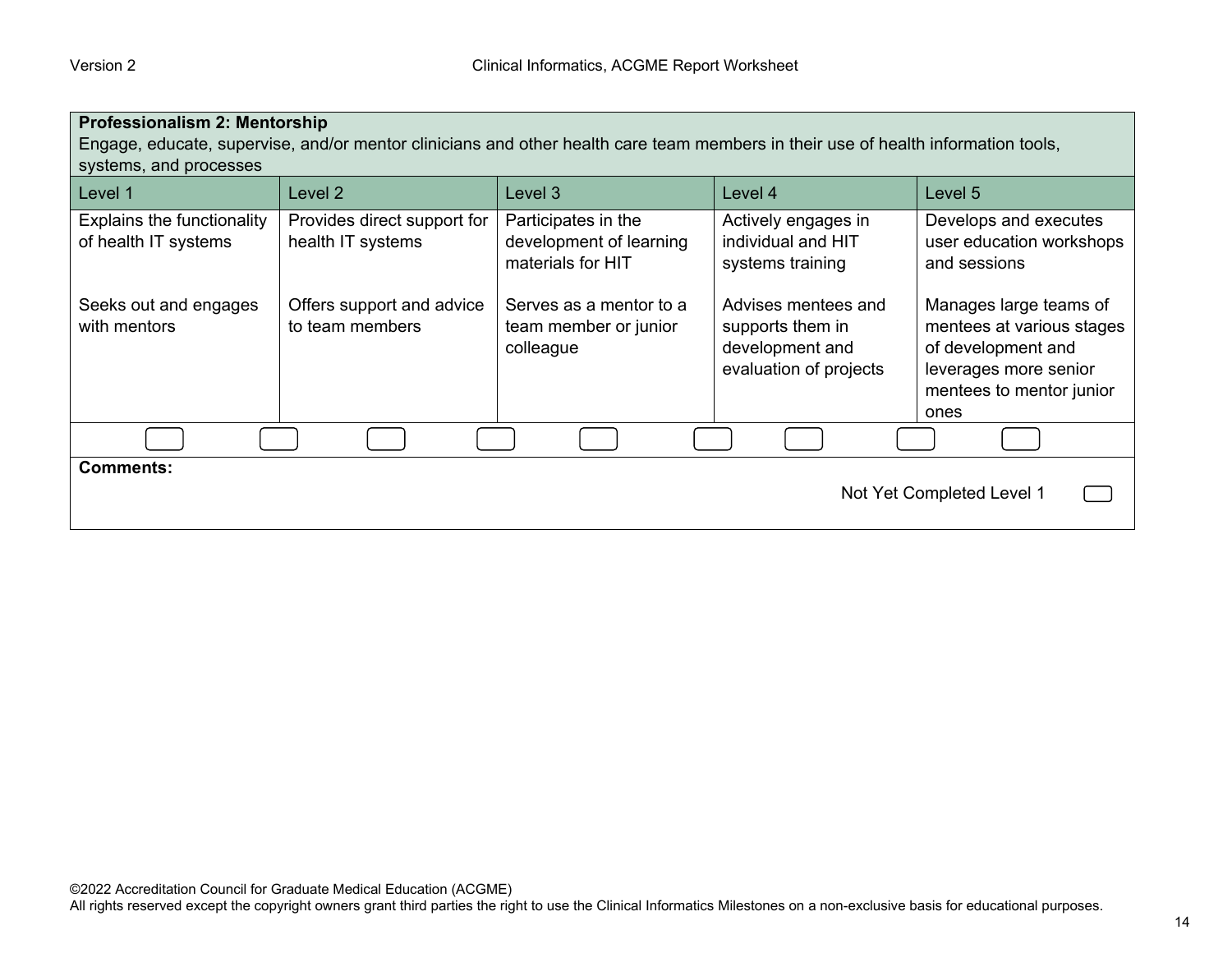г

| Professionalism 3: Professional Behavior and Ethical Principles                                                                           |                                                                                                         |                                                                                                            |                                                                                                                                                               |                                                                                                                                           |  |
|-------------------------------------------------------------------------------------------------------------------------------------------|---------------------------------------------------------------------------------------------------------|------------------------------------------------------------------------------------------------------------|---------------------------------------------------------------------------------------------------------------------------------------------------------------|-------------------------------------------------------------------------------------------------------------------------------------------|--|
| Level 1                                                                                                                                   | Level <sub>2</sub>                                                                                      | Level 3                                                                                                    | Level 4                                                                                                                                                       | Level 5                                                                                                                                   |  |
| Identifies and describes<br>potential triggers for<br>professionalism lapses,<br>including cultural<br>insensitivity                      | Demonstrates insight into<br>professional behavior and<br>cultural sensitivity in<br>routine situations | Demonstrates<br>professional behavior and<br>cultural sensitivity in<br>complex or stressful<br>situations | Recognizes situations<br>that may trigger<br>professionalism lapses<br>and intervenes to<br>prevent lapses in<br>oneself and others                           | Coaches others when<br>their behavior fails to<br>meet professional<br>expectations                                                       |  |
| Describes when and how<br>to appropriately report<br>professionalism lapses,<br>including strategies for<br>addressing common<br>barriers | Takes responsibility for<br>one's own<br>professionalism lapses                                         | Recognizes the need to<br>seek help in managing<br>and resolving complex<br>ethical situations             | Recognizes and utilizes<br>appropriate resources<br>for managing and<br>resolving ethical<br>dilemmas as needed<br>(e.g., ethics<br>consultations, literature | Identifies and seeks to<br>address system-level<br>factors that induce or<br>exacerbate ethical<br>problems or impede their<br>resolution |  |
| Demonstrates<br>knowledge of the ethical<br>principles underlying the<br>practice of clinical<br>informatics                              | Analyzes straightforward<br>situations using ethical<br>principles                                      | Analyzes complex<br>situations using ethical<br>principles                                                 | review, risk<br>management/legal<br>consultation)                                                                                                             |                                                                                                                                           |  |
|                                                                                                                                           |                                                                                                         |                                                                                                            |                                                                                                                                                               |                                                                                                                                           |  |
| <b>Comments:</b><br>Not Yet Completed Level 1                                                                                             |                                                                                                         |                                                                                                            |                                                                                                                                                               |                                                                                                                                           |  |

┑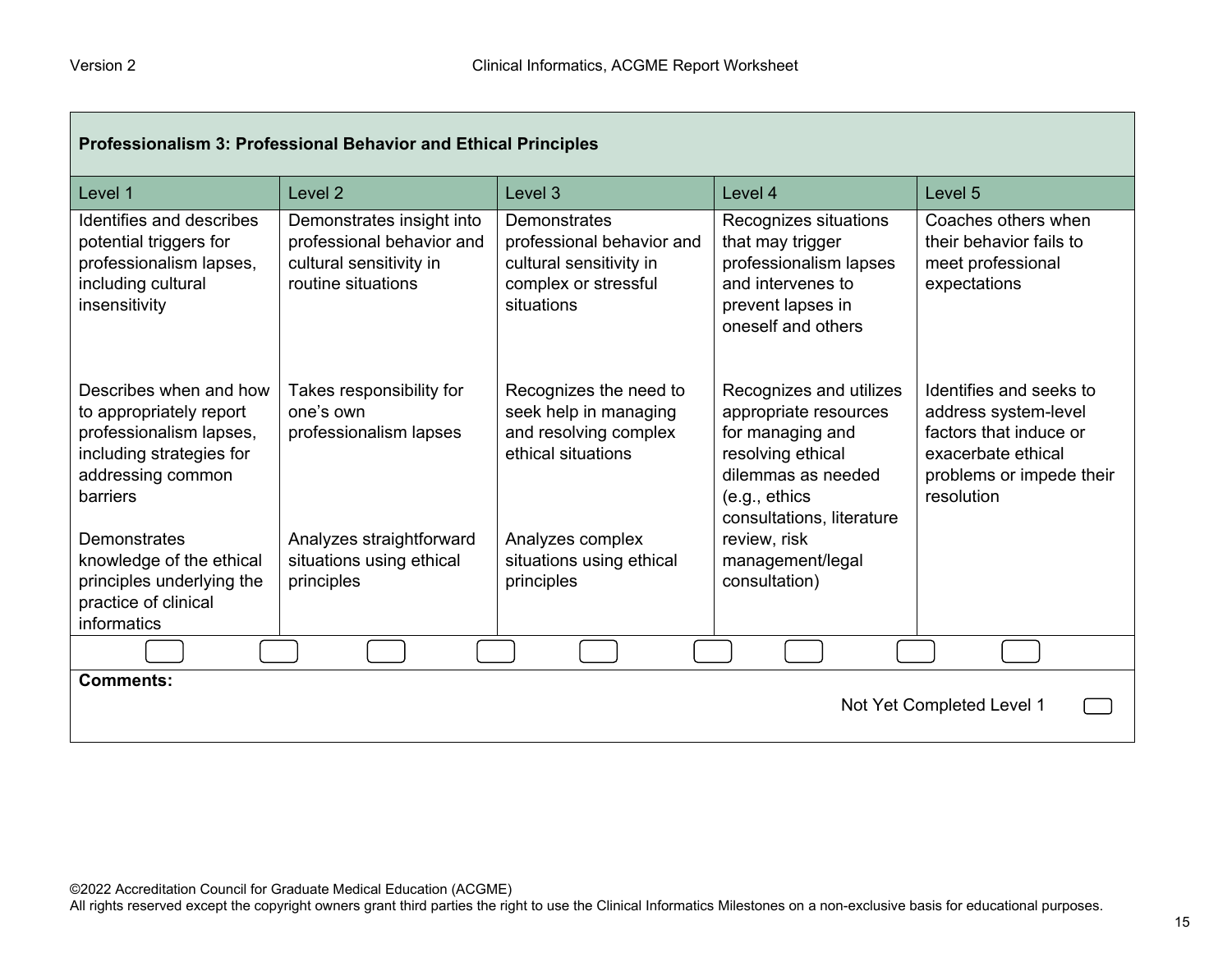г

| Professionalism 4: Accountability/Conscientiousness                                                                                                                                                                 |                                                                                                                               |                                                                                                                                               |                                                                                                                             |                                                     |  |
|---------------------------------------------------------------------------------------------------------------------------------------------------------------------------------------------------------------------|-------------------------------------------------------------------------------------------------------------------------------|-----------------------------------------------------------------------------------------------------------------------------------------------|-----------------------------------------------------------------------------------------------------------------------------|-----------------------------------------------------|--|
| Level 1                                                                                                                                                                                                             | Level <sub>2</sub>                                                                                                            | Level 3                                                                                                                                       | Level 4                                                                                                                     | Level 5                                             |  |
| Takes responsibility for<br>failure to complete tasks<br>and responsibilities,<br>identifies potential<br>contributing factors, and<br>describes strategies for<br>ensuring timely task<br>completion in the future | Performs tasks and<br>responsibilities in a timely<br>manner with appropriate<br>attention to detail in<br>routine situations | Performs tasks and<br>responsibilities in a timely<br>manner with appropriate<br>attention to detail in<br>complex or stressful<br>situations | Recognizes situations<br>that may impact others'<br>ability to complete tasks<br>and responsibilities in a<br>timely manner | Takes ownership of<br>system outcomes               |  |
| Responds promptly to<br>requests or reminders to<br>complete tasks and<br>responsibilities                                                                                                                          | Recognizes situations that<br>may impact one's own<br>ability to complete tasks<br>and responsibilities in a<br>timely manner | Proactively implements<br>strategies to ensure that<br>the needs of patients,<br>teams, and systems are<br>met                                | Monitors and improves<br>strategies to ensure that<br>the needs of patients,<br>teams, and systems are<br>met               | Takes ownership of<br>personal and team<br>failures |  |
|                                                                                                                                                                                                                     |                                                                                                                               |                                                                                                                                               |                                                                                                                             |                                                     |  |
| <b>Comments:</b>                                                                                                                                                                                                    |                                                                                                                               |                                                                                                                                               |                                                                                                                             | Not Yet Completed Level 1                           |  |

┓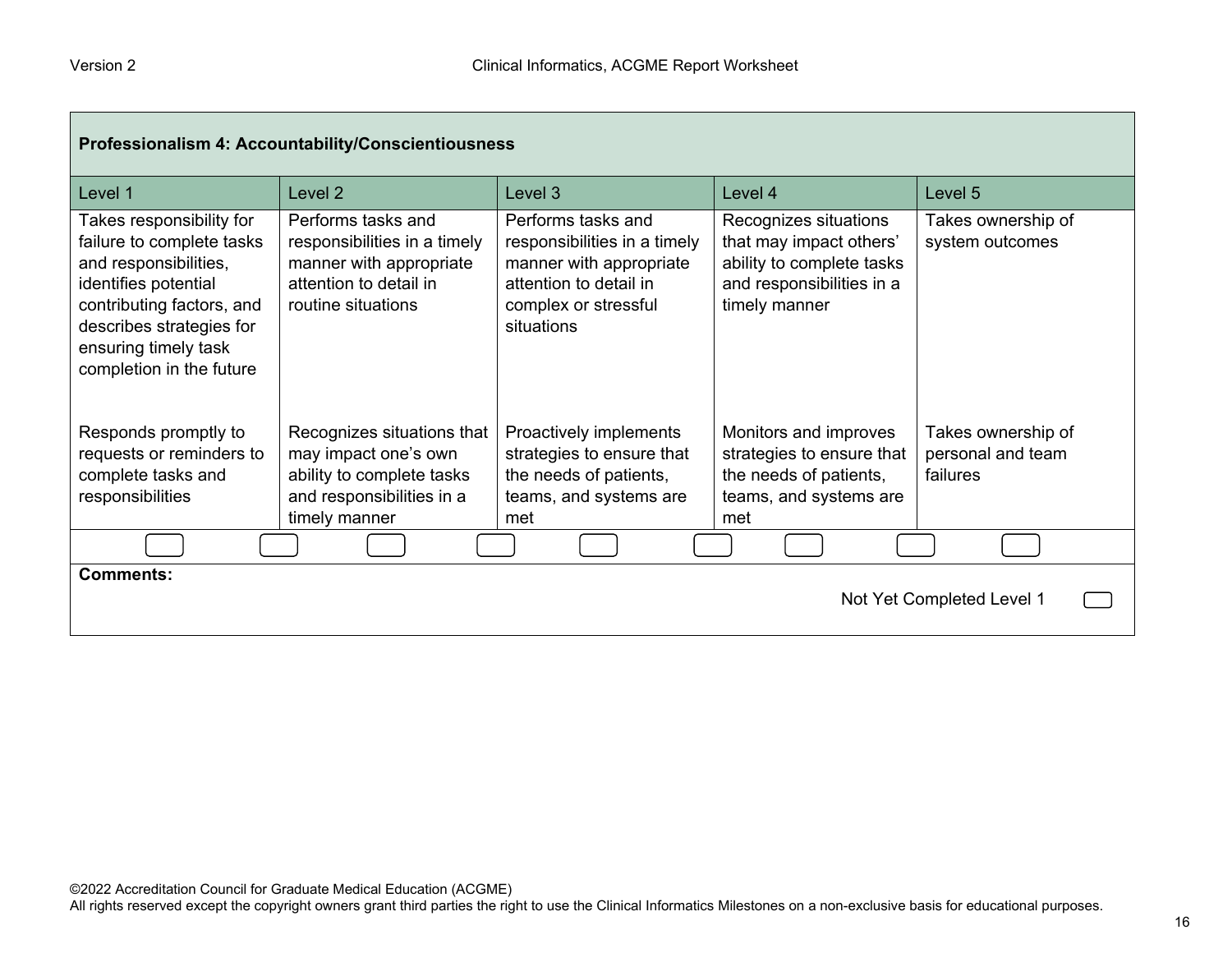| Professionalism 5: Self-Awareness and Help-Seeking                                                                                                                                                          |                                                                                   |                                                                                            |                                                                                         |                                                                                                                                 |  |  |
|-------------------------------------------------------------------------------------------------------------------------------------------------------------------------------------------------------------|-----------------------------------------------------------------------------------|--------------------------------------------------------------------------------------------|-----------------------------------------------------------------------------------------|---------------------------------------------------------------------------------------------------------------------------------|--|--|
| Level 1                                                                                                                                                                                                     | Level 2                                                                           | Level 3                                                                                    | Level 4                                                                                 | Level 5                                                                                                                         |  |  |
| Recognizes the status of<br>personal and<br>professional well-being,<br>with assistance                                                                                                                     | Independently recognizes<br>the status of personal and<br>professional well-being | With assistance, proposes<br>a plan to optimize<br>personal and professional<br>well-being | Independently develops<br>a plan to optimize<br>personal and<br>professional well-being | Coaches others when<br>emotional responses or<br>limitations in<br>knowledge/skills do not<br>meet professional<br>expectations |  |  |
|                                                                                                                                                                                                             |                                                                                   |                                                                                            |                                                                                         |                                                                                                                                 |  |  |
| <b>Comments:</b><br>Not Yet Completed Level 1<br>This subcompetency is not intended to evaluate a fellow's well-being, but to ensure each fellow has the fundamental knowledge of factors that impact well- |                                                                                   |                                                                                            |                                                                                         |                                                                                                                                 |  |  |

being, the mechanisms by which those factors impact well-being, and available resources and tools to improve well-being.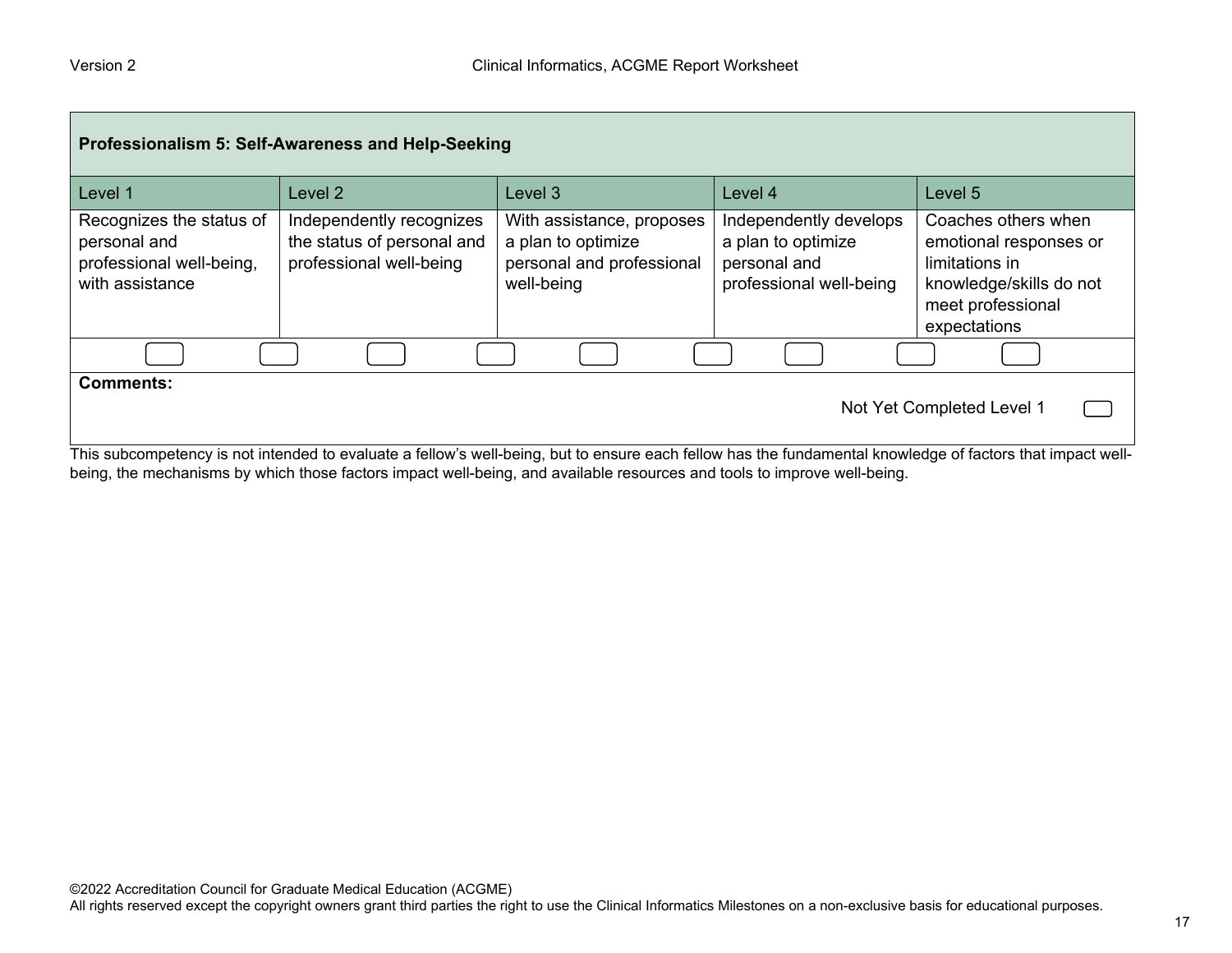| Interpersonal and Communication Skills 1: Communicate Effectively with Multiple Constituencies<br>Demonstrate effective communication, negotiation, and conflict resolution skills<br>Promote culturally sensitive collaboration with health care team members, patients, members of the care community, external<br>organizations, and vendors |                                                                                          |                                                                                                   |                                                                      |                                                                                                   |  |  |
|-------------------------------------------------------------------------------------------------------------------------------------------------------------------------------------------------------------------------------------------------------------------------------------------------------------------------------------------------|------------------------------------------------------------------------------------------|---------------------------------------------------------------------------------------------------|----------------------------------------------------------------------|---------------------------------------------------------------------------------------------------|--|--|
| Level 1                                                                                                                                                                                                                                                                                                                                         | Level <sub>2</sub>                                                                       | Level 3                                                                                           | Level 4                                                              | Level 5                                                                                           |  |  |
| Effectively uses an<br>online team<br>communication tool                                                                                                                                                                                                                                                                                        | Creates a logical<br>argument to propose a<br>new project                                | Writes a project proposal<br>that is approved by the<br>administration                            | Implements the results<br>of a project into practice                 | Demonstrates practice<br>improvement through<br>team science and team<br>medicine                 |  |  |
| Demonstrates culturally<br>sensitive<br>communications                                                                                                                                                                                                                                                                                          | Sets up culturally<br>sensitive communication<br>by the team, project, and<br>subproject | Generates a culturally<br>sensitive project proposal<br>that is approved by the<br>administration | Implements a culturally<br>sensitive project in<br>clinical practice | Demonstrates the<br>effectiveness of a<br>culturally sensitive<br>practice improvement<br>project |  |  |
|                                                                                                                                                                                                                                                                                                                                                 |                                                                                          |                                                                                                   |                                                                      |                                                                                                   |  |  |
| <b>Comments:</b><br>Not Yet Completed Level 1                                                                                                                                                                                                                                                                                                   |                                                                                          |                                                                                                   |                                                                      |                                                                                                   |  |  |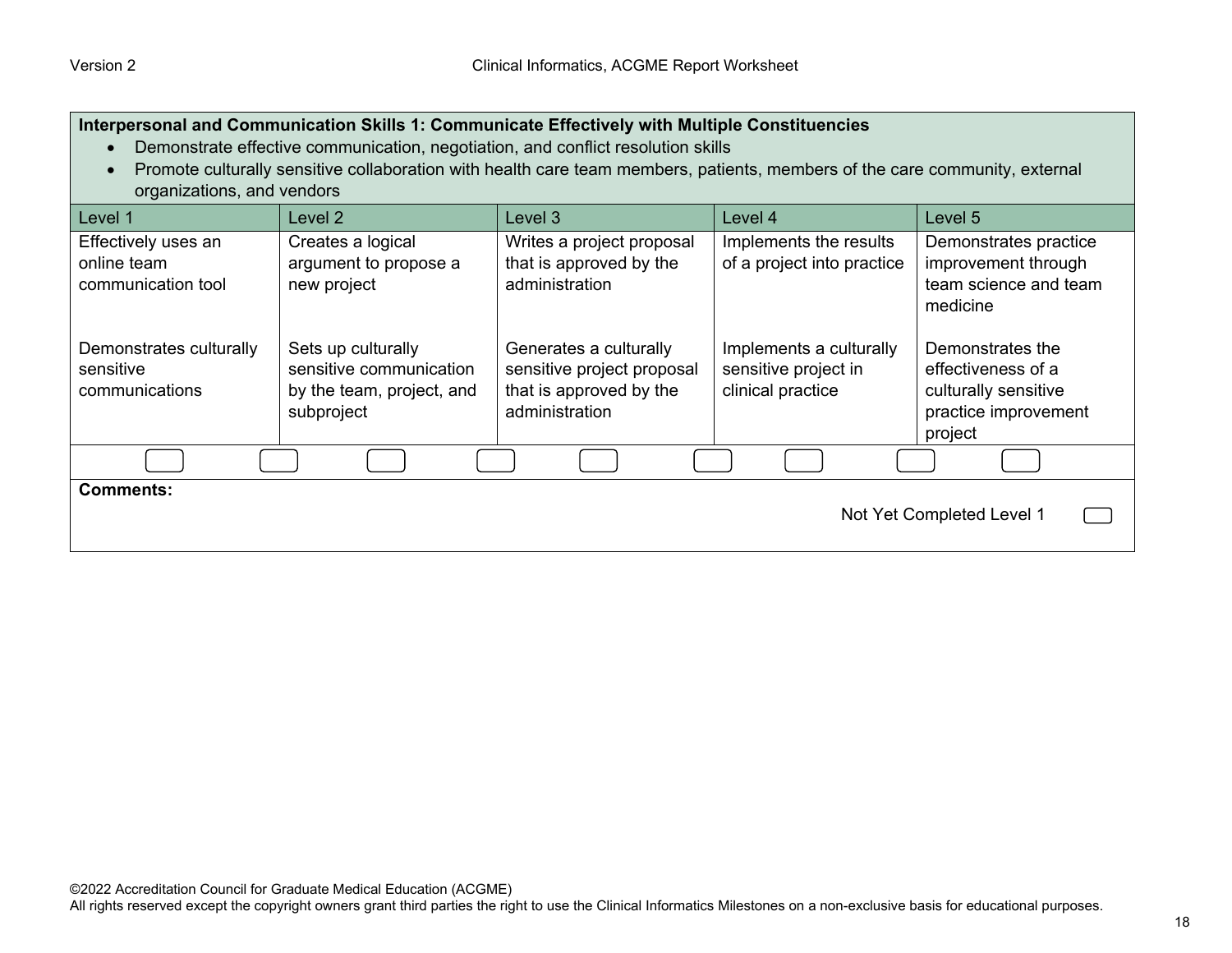| <b>Interpersonal and Communication Skills 2: Building Consensus</b><br>Build support and create alignment for informatics best practices to ensure all stakeholders are active, visible sponsors of informatics<br>within their respective roles |                                                       |                                                                                          |                                                                       |                                                                     |  |  |
|--------------------------------------------------------------------------------------------------------------------------------------------------------------------------------------------------------------------------------------------------|-------------------------------------------------------|------------------------------------------------------------------------------------------|-----------------------------------------------------------------------|---------------------------------------------------------------------|--|--|
| Level 1                                                                                                                                                                                                                                          | Level 2                                               | Level 3                                                                                  | Level 4                                                               | Level 5                                                             |  |  |
| Identifies stakeholders                                                                                                                                                                                                                          | Creates targeted<br>messaging for each<br>stakeholder | Delivers messages to<br>stakeholders in multi-<br>modal fashion and<br>receives feedback | Coordinates discussions<br>to resolve conflict<br>across stakeholders | Builds consensus that is<br>operationalized in the<br>health system |  |  |
| Contributes to the                                                                                                                                                                                                                               | Communicates vision of                                | Participates in                                                                          | Inspires and motivates                                                | Evaluates change and                                                |  |  |
| creation of a project<br>vision                                                                                                                                                                                                                  | the project                                           | governance                                                                               | others to accept change                                               | pursues opportunities for<br>improvement                            |  |  |
|                                                                                                                                                                                                                                                  |                                                       |                                                                                          |                                                                       |                                                                     |  |  |
| <b>Comments:</b><br>Not Yet Completed Level 1                                                                                                                                                                                                    |                                                       |                                                                                          |                                                                       |                                                                     |  |  |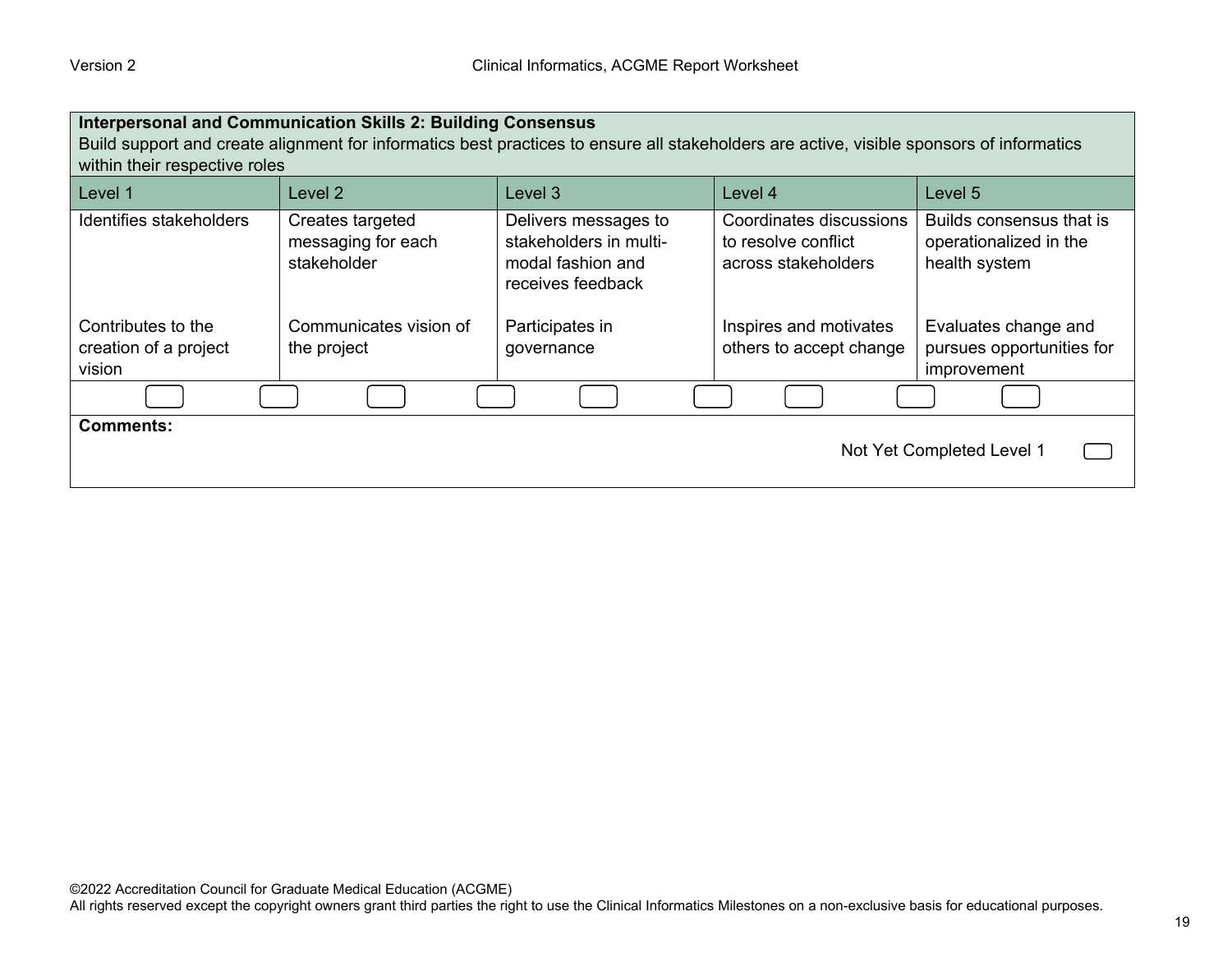Г

| Interpersonal and Communication Skills 3: Interprofessional and Team Communication |                                                                                                   |                                                                            |                                                                                                                 |                                                                                                                                                 |  |
|------------------------------------------------------------------------------------|---------------------------------------------------------------------------------------------------|----------------------------------------------------------------------------|-----------------------------------------------------------------------------------------------------------------|-------------------------------------------------------------------------------------------------------------------------------------------------|--|
| Level 1                                                                            | Level <sub>2</sub>                                                                                | Level 3                                                                    | Level 4                                                                                                         | Level 5                                                                                                                                         |  |
| Respectfully requests a<br>consultation                                            | Clearly and concisely<br>requests a consultation<br>and explains the rationale<br>for the request | Checks one's own<br>understanding of<br>consultant<br>recommendations      | Coordinates<br>recommendations from<br>different members of the<br>health care team to<br>optimize patient care | Role models flexible<br>communication strategies<br>that value input from all<br>health care team<br>members, resolving<br>conflict when needed |  |
| Respectfully receives a<br>consultation request                                    | Clearly and concisely<br>responds to a consultation<br>request                                    | Checks understanding of<br>recommendations when<br>providing consultation  |                                                                                                                 |                                                                                                                                                 |  |
| Uses language that<br>values all members of<br>the health care team                | Communicates<br>information effectively<br>with all health care team<br>members                   | Uses active listening to<br>adapt communication<br>style to fit team needs | Communicates<br>feedback and<br>constructive criticism to<br>superiors                                          | Facilitates regular health<br>care team-based<br>feedback in complex<br>situations                                                              |  |
|                                                                                    | Solicits feedback on<br>performance as a<br>member of the health care<br>team                     | Communicates concerns<br>and provides feedback to<br>peers and learners    |                                                                                                                 |                                                                                                                                                 |  |
|                                                                                    |                                                                                                   |                                                                            |                                                                                                                 |                                                                                                                                                 |  |
| <b>Comments:</b><br>Not Yet Completed Level 1                                      |                                                                                                   |                                                                            |                                                                                                                 |                                                                                                                                                 |  |

 $\overline{\phantom{0}}$